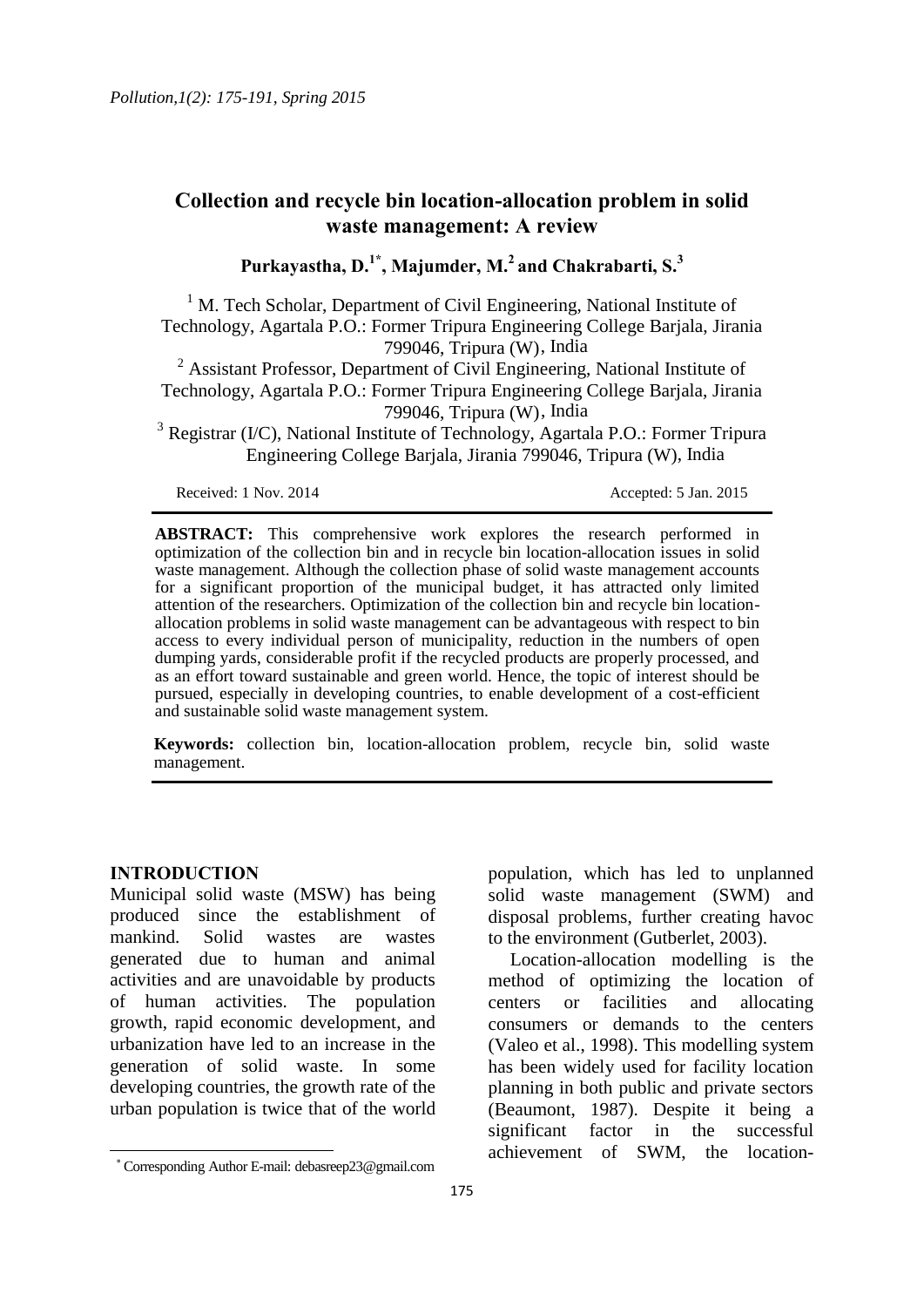allocation problem of sitting storage depots have not been much studied. When determining the type and size of these bins during system planning and designing, the solid waste estimation and allocation are not adequately addressed. Most of the studies mainly investigated vehicular transportation of waste from bins to the disposal sites. Although this process requires heavy vehicles and machinery, its efficiency depends upon the number, location, type and size of bins, as well as the desired waste removal frequency (Vijay et al., 2005).

Parrot et al. (2009) noted that the spatial distribution of the garbage accumulation points (GAPs) inside towns often does not consider the needs of all local residents in terms of quantities of waste produced and the distance from their dwelling. They also reported that, when the average distance to the closest garbage bin (GB) is long, generally, fewer people (37.4%) dump their waste in a GB. This result may partially explain the accumulation of domestic waste in open areas. Similar concerns about the inconvenience of the location of the GAPs have been expressed by Zia and Devadas (2008).

## **Research Studies conducted in bin location-allocation problem**

Only few studies have addressed the problem of collection bin (allowing disposal of all types of waste, i.e., mixed waste) location-allocation problem. Some studies that have addressed the said issue are discussed below. Table 1 shows the details of the optimization methodology adopted and the constraints, data, and objectives considered in formulating the optimization model.

Kao and Lin (2002) proposed a shortest service location (SSL) model for allocating collection points and compared the results obtained with those of two other models: Location set covering (LSC) and maximum covering location (MCL). They obtained the data of the study area from 1/5000 aerial photographs and geographical information system (GIS) data (ArcView 3.0) and used CPLEX 6.5 (optimization software) in their study. They reported that SSL model shortens the walking distance by 10% in comparison to LSC and MCL models.

Vijay et al. (2005) studied a GIS-based procedure for the precise estimation of solid waste generation. They computed the type and size of a bin for a  $4km^2$  area and estimated that 35 bins of type I (3.0, 4.0, and 4.5 m<sup>3</sup>) and 11 bins of type II  $(1 \text{ m}^3)$ should be placed within the study area as haul and stationary types, respectively. The removal frequency for 24 bins was alternate days and 22 bins were allocated for daily emptying, based on the waste quantity estimation and the size of bin selected.

Badran and El-Haggar (2006) proposed a mixed integer programming-based model for selecting the best location for collection station, considering cost minimization of the municipal SWM system as the main objective. They divided the total cost into two components: dependent on the facilities and dependent on the system operation. The former cost includes transportation, fixed, and variable costs of the facilities. The latter cost includes the cost of the operation system, which further includes the cost of the standard HDPE-wheeled bins 770 l, collection staff uniforms, and administration. They adopted this model for municipal SWM of Port Said, Egypt, and the model proposed 27 collection stations of 15 ton/day capacity and 2 collection stations of 10 ton/day capacity. They obtained a profit of 49,655.8 LE/day (equivalent to US\$8418.23) by using this model.

Karadimas and Loumos (2008) proposed an innovative model that estimated the municipal solid waste (MSW) generation, identified the location and allocation of waste bins, and supported the routing of garbage trucks for waste collection. Three basic steps were followed for designing the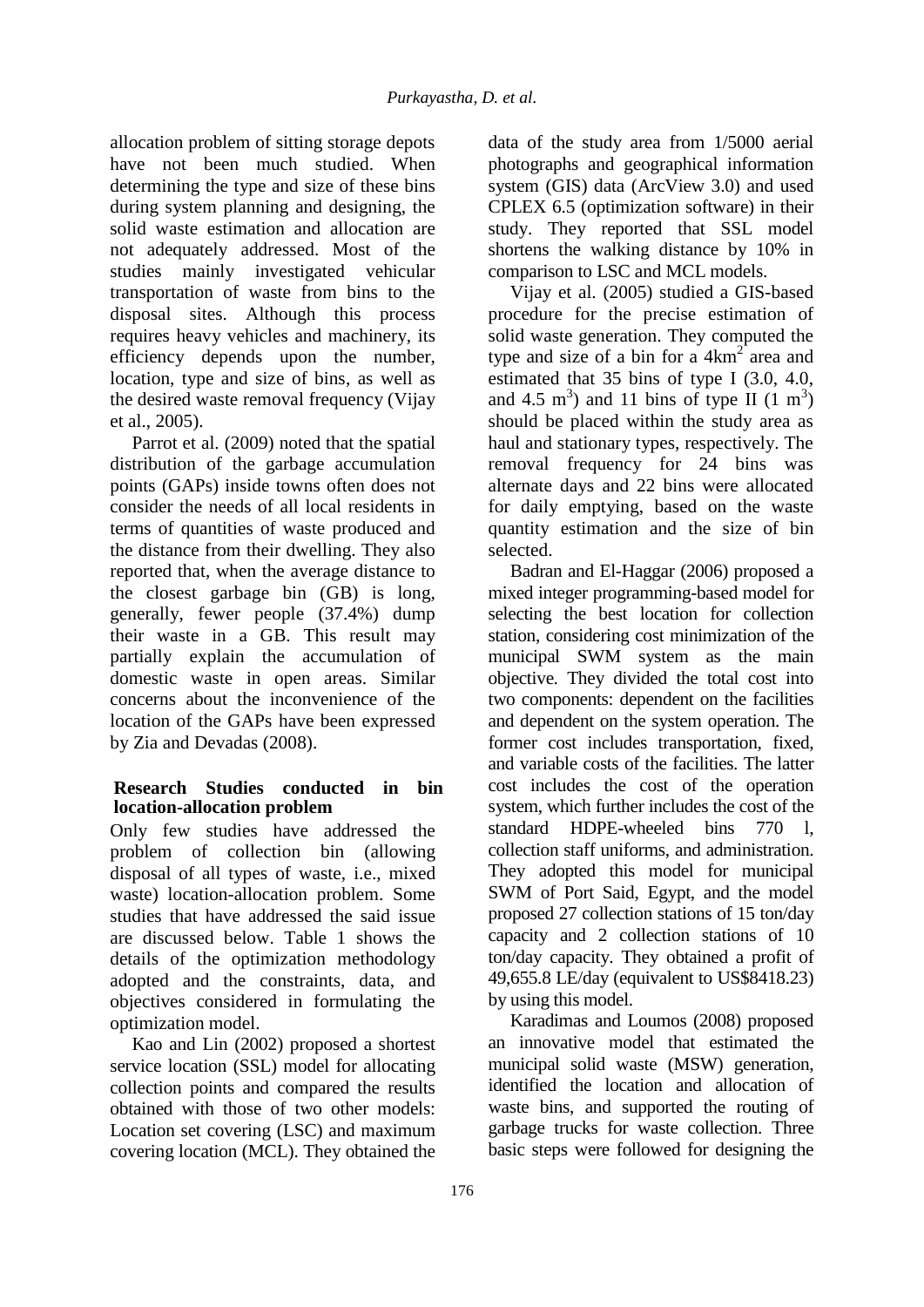model with ArcGIS (ESRI): Ground-based analysis, designing of the spatial geodata base in the GIS environment, data modelling, and analysis. During ground-based analysis, data were collected from every residential/commercial activities, such as street name, number of residences, parking slots, warehouses and offices, every noncommercial/residential activities, empty lands, and the current location of bins. A linear least square algorithm was used as a data modelling engine to evaluate the coefficients specifying the quantity of commercial activities into four groups. They basically evaluated the coefficients (specifying the quantity of commercial activities) to calculate the realistic estimate of the actual waste generated, from which the actual number of bins can be estimated. Application of this model enabled reduction in the number of bins to 112 from 162, which is almost 30% reduction. Thus, the authors concluded that the total surface area engaged in commercial activities is an important dynamic factor in the estimation of the actual number of bins required.

Erkut et al. (2008) adopted a mixedinteger multiple objective linear programming model to solve the location– allocation problem of municipal SWM facilities in the central Macedonia region of North Greece. They considered five objectives that are listed in Table 1. They formulated the multi-objective problem as a lexicographic minimax problem to obtain a fair non-dominated solution based on two instances: i) considering that each prefecture (in Greece, each region is divided into several prefectures) is self-sufficient and is provided with a waste facility and ii) considering regional planning, i.e., assuming a cooperation between prefectures to locate waste facilities to serve the entire region. After computing results of the central Macedonia region, they concluded that there is minimal gain in moving from the prefectural to regional level, although

regional planning showed more promising results than prefectural planning.

Zamorano et al. (2009) asserted that optimization of MSW collection can reduce the management costs as well the negative impacts on the environment. They analysed the municipal waste collection in Churriana de la Vega (Granada, Spain) and described a method to improve waste collection services based on the information provided by the geographic information systems. This study revealed that the town had an excessive number of containers for organic matter and rest-waste fraction, reducing the efficiency of waste collection and raising the costs related to the purchase of containers, collection time, personnel costs, collection route length, and vehicle maintenance. With respect to recyclable fraction collection, waste collection could be improved by increasing the number of containers at optimized location.

Parrot et al. (2009) provided an overview of the state of MSW management in the capital city of Cameroon, Yaoundé, and suggested some possible solutions for its improvement. Their study revealed that remoteness and inefficient infrastructure have a major impact on waste collection. They mentioned GBs as the primary infrastructure needed in all quarters, irrespective of it being a high or low standard community. Furthermore, the construction of transfer stations and the installation of GBs were recommended as solutions to reduce the distances between households and GBs, thus improving the accessibility of waste collection vehicle. They suggested that transfer stations and GBs would enable the official wastecollection company to expand its range of services and significantly improve the waste-collection rates. They also emphasized on public awareness and recycling in Yaoundé in order to reduce the quantities of pure waste and to promote the ecological intensification in agriculture.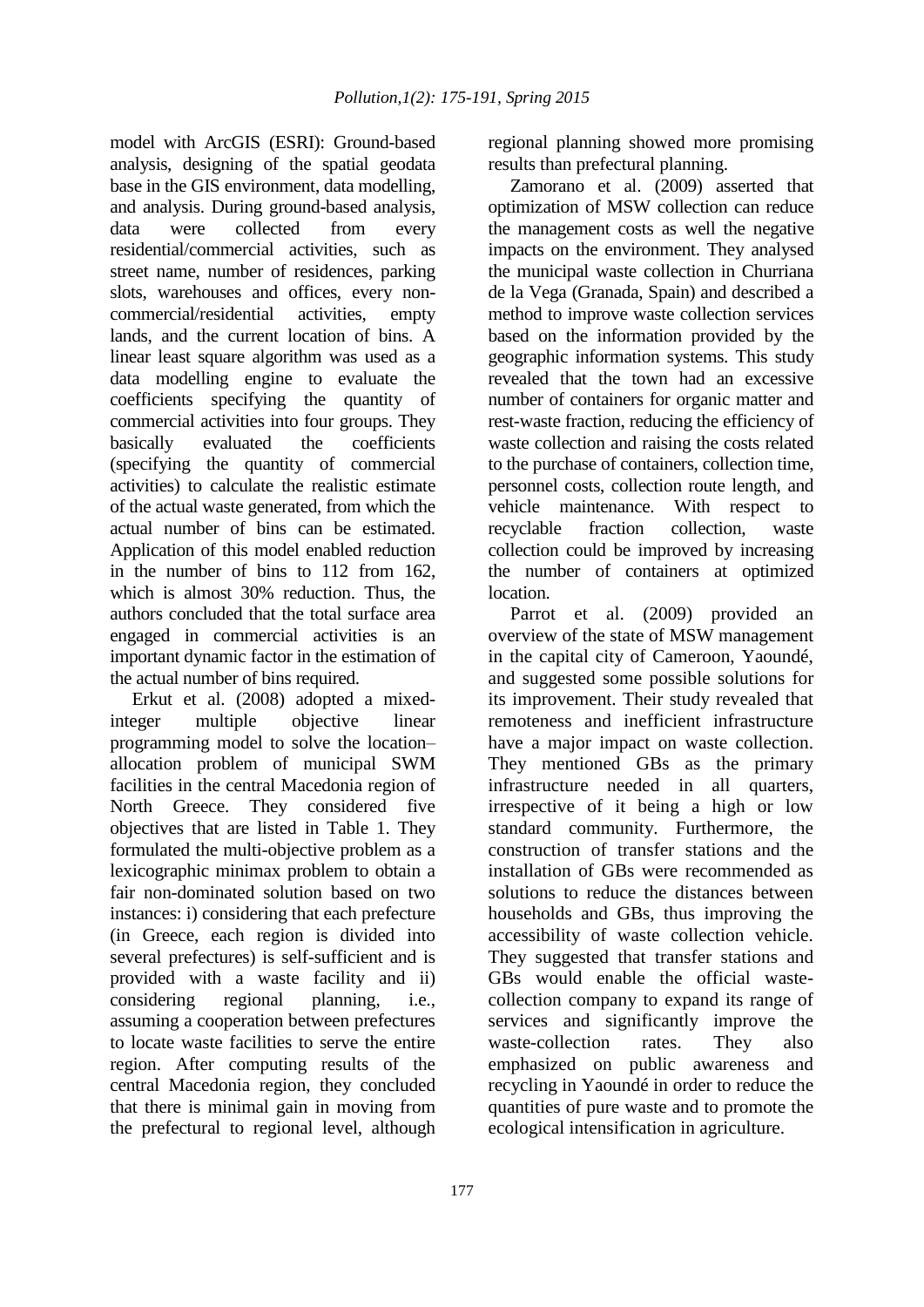## *Purkayastha, D. et al.*

| Author                                      | <b>Model Adopted</b>                                                            | <b>Objective of the</b><br>Model                                                                                                                                                                                                                                                                             | <b>Assumptions of the Model</b>                                                                                                                                                                                                                        | Data used in the Model                                                                                                                                                                                                                                                                                                 |
|---------------------------------------------|---------------------------------------------------------------------------------|--------------------------------------------------------------------------------------------------------------------------------------------------------------------------------------------------------------------------------------------------------------------------------------------------------------|--------------------------------------------------------------------------------------------------------------------------------------------------------------------------------------------------------------------------------------------------------|------------------------------------------------------------------------------------------------------------------------------------------------------------------------------------------------------------------------------------------------------------------------------------------------------------------------|
| Kao<br>and<br>Lin(2002)                     |                                                                                 | 1. Minimum sum of<br>distances<br>between<br>each demand point to<br>the location serving it.                                                                                                                                                                                                                | 1. Each demand point is served by<br>its nearest service point.                                                                                                                                                                                        | 1. Population                                                                                                                                                                                                                                                                                                          |
|                                             | ArcView<br>3.0<br><b>Shortest</b><br>and                                        |                                                                                                                                                                                                                                                                                                              |                                                                                                                                                                                                                                                        | 2. Area                                                                                                                                                                                                                                                                                                                |
|                                             | Service Location<br>(CPLEX 6.5).                                                |                                                                                                                                                                                                                                                                                                              | 2. The selected location is nearest to<br>all serviceable locations available<br>for a particular demand point.                                                                                                                                        | 3. Aerial maps and GIS data                                                                                                                                                                                                                                                                                            |
|                                             |                                                                                 |                                                                                                                                                                                                                                                                                                              |                                                                                                                                                                                                                                                        | 4. Waste generated                                                                                                                                                                                                                                                                                                     |
| Vijay et al.<br>(2005)                      | Triangulated<br>irregular<br>network<br>(TIN)<br>GIS<br>in<br>a<br>environment. |                                                                                                                                                                                                                                                                                                              | 1. Providing bins<br>in<br>shortest<br>distance and descending slope for<br>the ease of waste carrying by cart<br>and tricycle pullers.                                                                                                                | 1. Boundary area of solid<br>waste collection<br>2. Road network of the<br>study area<br>3. Road elevation survey<br>data of the road network<br>4. Road class information<br>5. Income group distribution<br>Population<br>6.<br>density<br>distribution<br>7. Types and capacities of<br>commercially available bins |
| <b>Karadimas</b><br>and<br>Loumos<br>(2008) | ArcGIS (ESRI)<br>and linear least<br>square algorithm                           |                                                                                                                                                                                                                                                                                                              | 1. Ensure that bins are placed in<br>roads accessible by trucks.                                                                                                                                                                                       | 1. Road network of the<br>study area<br>2. Population density<br>3. Present waste bin location<br>4. Waste generation pattern<br>(Residential and commercial<br>activities)                                                                                                                                            |
| Tralhão et<br>al. $(2010)$                  | Multi-objective<br>mixed-Integer<br>linear<br>programming<br>$(MILP) + GIS$     | 1. Minimize the total<br>facility cost.                                                                                                                                                                                                                                                                      | 1. No dwelling is more than 200 m<br>from an open candidate site (a site<br>where ecoponto may be located by<br>MILP).                                                                                                                                 | 1.<br>Total<br>number<br>οf<br>inhabitants                                                                                                                                                                                                                                                                             |
|                                             |                                                                                 | Minimizing<br>2.<br>the<br>total distance from<br>the dwelling to the<br>allotedecoponto.<br>3. Minimizing<br>the<br>number<br>total<br>of<br>people <10 m away<br>from an ecoponto.<br>4. Minimizing<br>the<br>number<br>of<br>total<br>dwellings located at<br>$>100$ m from their<br>respective ecoponto. | 2. Each sector is provided with only<br>one open candidate location.                                                                                                                                                                                   | 2.<br>Total<br>number<br>of<br>dwellings                                                                                                                                                                                                                                                                               |
|                                             |                                                                                 |                                                                                                                                                                                                                                                                                                              | 3. Capacity of the ecoponto is<br>adequate to accommodate the waste<br>generated.                                                                                                                                                                      | 3. Capacity and brand of<br>each type<br>of<br>ecoponto<br>arrangement                                                                                                                                                                                                                                                 |
|                                             |                                                                                 |                                                                                                                                                                                                                                                                                                              | 4. Possibility of locating two or<br>more ecopontos with different<br>arrangements<br>and/or<br>different<br>brands to be installed at the same<br>open candidate site location.                                                                       | 4. Amount of each type of<br>waste generated                                                                                                                                                                                                                                                                           |
| <b>Ghiani</b><br>et<br>al. $(2012)$         | Integer<br>programming<br>model                                                 | 1. Minimizing<br>the<br>of<br>number<br>total<br>collection sites to be<br>located.                                                                                                                                                                                                                          | 1. Each collection site to be<br>capacitated enough to fit the<br>expected waste to be directed to that<br>site.<br>2. Ensures that each citizen is<br>served by the waste collection site<br>closest to his/her home, rather than<br>any site nearby. | 1. Set of different type of<br>bin available for location<br>2. Number, capacity, and<br>dimension of bins available                                                                                                                                                                                                   |
|                                             |                                                                                 |                                                                                                                                                                                                                                                                                                              |                                                                                                                                                                                                                                                        | 3. Daily generation of waste<br>Total<br>4.<br>number<br>of<br>inhabitants                                                                                                                                                                                                                                             |

### **Table 1.** Studies conducted on the collection-bin location-allocation issue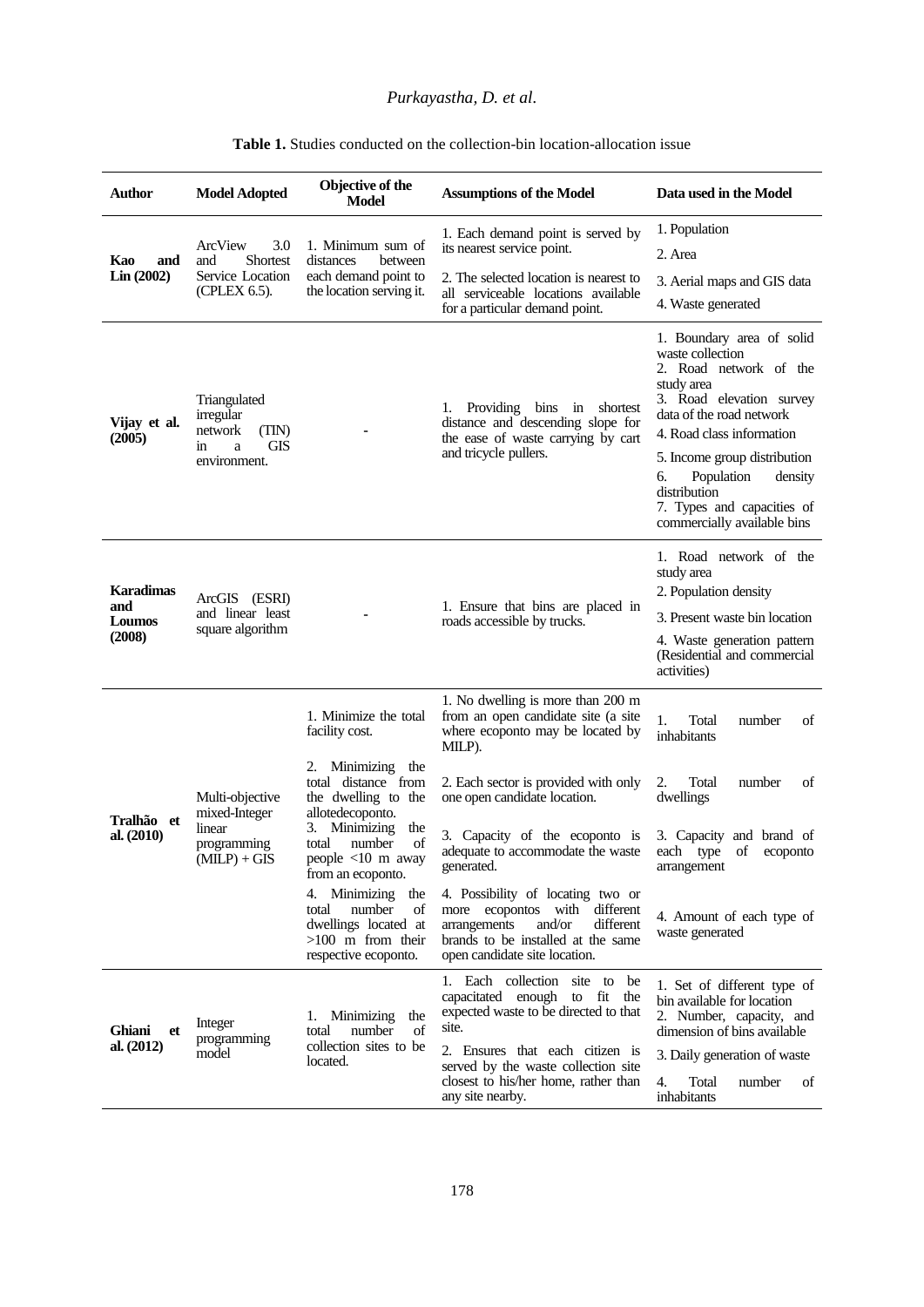# *Pollution,1(2): 175-191, Spring 2015*

| <b>Author</b>                                    | <b>Model Adopted</b>                                              | Objective of the<br><b>Model</b>                                                       | <b>Assumptions of the Model</b>                                                                                                                                                                                                                                                                                                                                                                       | Data used in the Model                                                                                                                                                                                                                                                                                                                                                                                 |
|--------------------------------------------------|-------------------------------------------------------------------|----------------------------------------------------------------------------------------|-------------------------------------------------------------------------------------------------------------------------------------------------------------------------------------------------------------------------------------------------------------------------------------------------------------------------------------------------------------------------------------------------------|--------------------------------------------------------------------------------------------------------------------------------------------------------------------------------------------------------------------------------------------------------------------------------------------------------------------------------------------------------------------------------------------------------|
| Coutinho-<br><b>Rodrigues</b><br>et al. $(2012)$ | Bi-objective<br>mixed-integer<br>linear<br>programming<br>(MILP). | 1. Minimization of<br>the total investment<br>cost.                                    | 1. No sector is $>250$ m away from<br>an open candidate site (a site where<br>ecoponto may be located by MILP).                                                                                                                                                                                                                                                                                       | 1. Road network of the<br>study area (Specially slope,<br>quality<br>of<br>footpath<br>pavement)                                                                                                                                                                                                                                                                                                       |
|                                                  |                                                                   |                                                                                        | 2. Each sector is provided with only<br>one open candidate location.                                                                                                                                                                                                                                                                                                                                  | 2. Set of candidate site                                                                                                                                                                                                                                                                                                                                                                               |
|                                                  |                                                                   | 2. Minimization of<br>the dissatisfaction.                                             | 3. Capacity installed is adequate to<br>accommodate the waste generated.                                                                                                                                                                                                                                                                                                                              | 3. Type of waste generated<br>and its quantity                                                                                                                                                                                                                                                                                                                                                         |
|                                                  |                                                                   |                                                                                        | 4. Possibility of locating two or<br>facilities<br>with different<br>more<br>arrangements to be installed at the<br>same open candidate site location.                                                                                                                                                                                                                                                | 4. Set of different type of<br>bin available for location<br>5. Number, capacity, and<br>dimension of bins available.<br>б.<br>Total<br>number<br>of<br>inhabitants.                                                                                                                                                                                                                                   |
| <b>Nithya</b><br>et                              | GIS solution                                                      |                                                                                        | 1. Public preferred walking distance<br>to drop the MSW to the collection<br>bin.                                                                                                                                                                                                                                                                                                                     | 1. Municipal solid waste<br>(MSW) generation in the<br>ward<br>2. Population density                                                                                                                                                                                                                                                                                                                   |
| al. $(2012)$                                     |                                                                   |                                                                                        |                                                                                                                                                                                                                                                                                                                                                                                                       | 3. Existing bin locations                                                                                                                                                                                                                                                                                                                                                                              |
|                                                  |                                                                   |                                                                                        |                                                                                                                                                                                                                                                                                                                                                                                                       | 4. Road network                                                                                                                                                                                                                                                                                                                                                                                        |
| Ghiani<br>et<br>al. $(2014)$                     | Integer<br>programming<br>model.                                  | Minimizing<br>1.<br>the<br>total<br>number<br>of<br>collection sites to be<br>located. | 1. Each collection site to<br>be<br>capacitated enough to fit the<br>expected waste to be directed to that<br>site.<br>2. Ensures that each citizen is<br>served by the waste collection site<br>closest to his/her home, rather than                                                                                                                                                                 | 1. Set of different type of<br>bin available for location<br>2. Number, capacity, and<br>dimension of bins available                                                                                                                                                                                                                                                                                   |
|                                                  |                                                                   |                                                                                        | any nearby site.<br>3. Two bin types that cannot be<br>served contemporary by the same<br>vehicle are not placed in the same<br>collection area.                                                                                                                                                                                                                                                      | 3. Daily generation of waste<br>4.<br>Total<br>number<br>οf<br>inhabitants                                                                                                                                                                                                                                                                                                                             |
|                                                  |                                                                   |                                                                                        | 4. Zoningto determine the collection<br>districts to be served by each<br>vehicle.                                                                                                                                                                                                                                                                                                                    | 5. Details of the vehicle<br>types available for waste<br>collection                                                                                                                                                                                                                                                                                                                                   |
| Di Felice et al.<br>(2014a)                      | Algorithm                                                         |                                                                                        | 1. The GAPs have to be placed on<br>public roads.<br>2. Every house must have at a<br>distance (measured along the public<br>roads)<br>not<br>greater<br>than<br>а<br>predetermined value of at least a<br>GAP.<br>3. The number of bins of the<br>different types of waste in each<br>GAP must be sized according to the<br>potential daily production of the<br>household waste by the residents of | 1. The set of houses and<br>public roads of the urban<br>area<br>2. Type of waste to be<br>stored in<br>the<br>garbage<br>accumulation<br>points<br>(GAPs), the<br>number<br>of<br>inhabitants in each house of<br>the area to be served, and<br>their per<br>daily<br>capita<br>production of solid waste.<br>3. Capacity of the GBs and<br>the frequency of emptying<br>of the GBs of various types. |

#### Table 1 (Continue). Studies conducted on the collection-bin location-allocation issue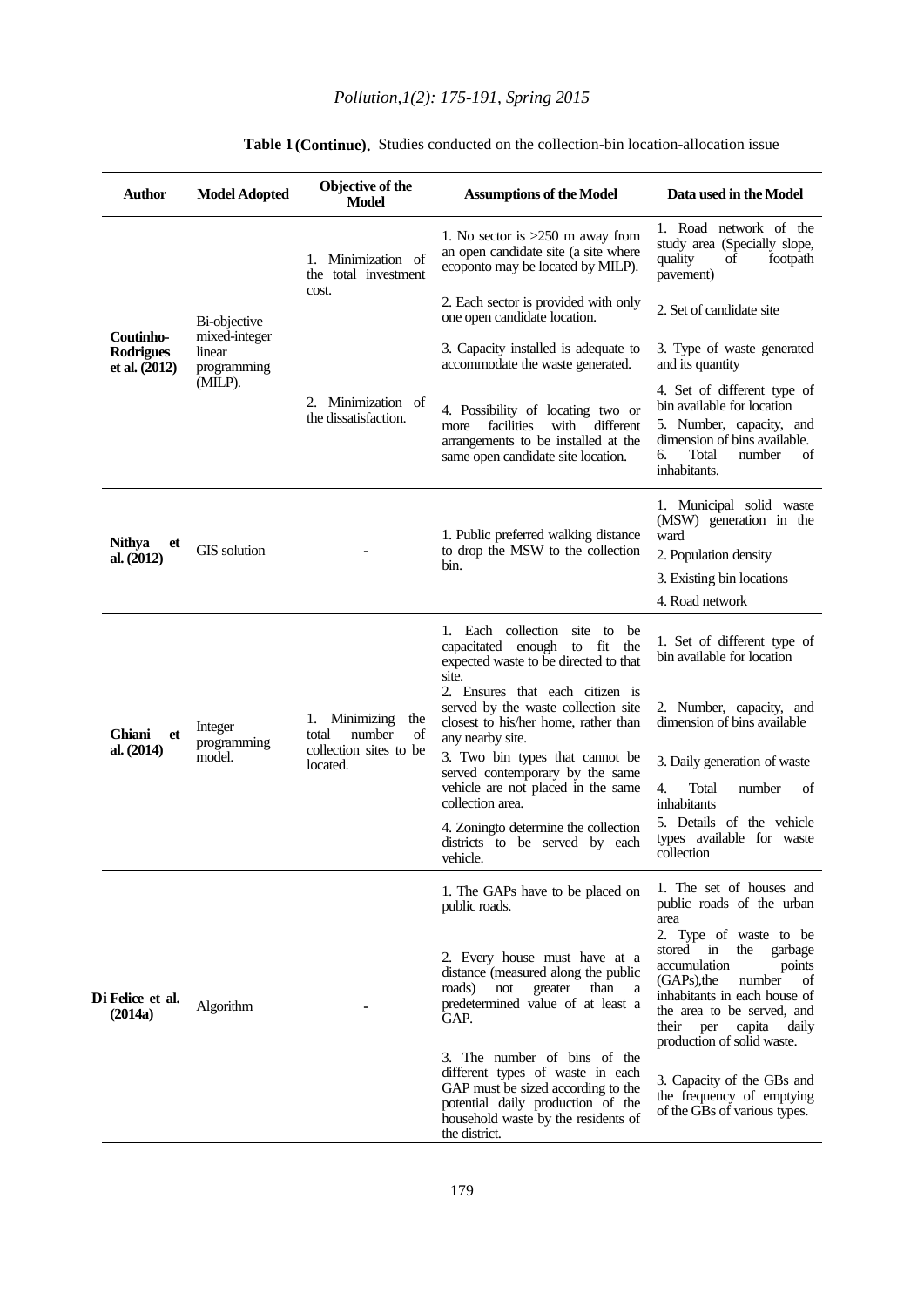Tralhão et al. (2010) adopted a Multi objective Mixed-Integer Linear programming (MILP) approach to identify the locations and capacities of multi-compartment sorted waste containers. This approach incorporated optimization problem in a GIS-based interactive decision support system, which included four objectives as tabulated in Table 1. They believed that the large number of dwellings in Baixa was aggregated into linear sectors along the roads and dwellings and assumed that the residents in each sectors were located at the sector's mid-point. A combination of different arrangement and the brands of ecopontos were selected for placement, and approximately 300 constraints were adopted for the model, four of which are tabulated in Table 1. The solution provided by the model consists of sets of open-facility locations and the sectors (and corresponding people and waste production) assigned to each open site location. Results provided by the MILP suggested 10 solutions consisting of different combinations of containers for the disposal of four types of sorted wastes (viz., glass, plastic, paper, and other) in 12 candidate locations.

Ghiani et al. (2012) proposed an integer programming model aimed to help decision makers in selecting the sites to locate the unsorted collection bins in a residential town as well as the capacities of the bins to be located at each location site. They considered two constraints: i) making each collection site sufficiently capacitated to fit the expected waste that are to be directed to that site and ii) ensuring quality of service from the citizen's perspective. This quality of service requirement ensures that each citizen is served by the waste collection site closest to his/her home, rather than any random site. They also proposed a heuristic approach that provides good-solution quality in an extremely reduced computational time. They applied their proposed optimization model and the heuristic model to the city of Nardò, southeast Italy, in the Apulia region with

190.52 km<sup>2</sup> area. This area compromised of 560 collection sites. The results obtained by the heuristic model showed that approximately 227 optimal locations were needed with a threshold distance of 150 m and a per capita daily waste generation of 1.3 kg, i.e., an average reduction of approximately 73.5% in comparison to the present number of bins used. In the optimization model, Nardo was divided into two zones, A and B, area-wise. The model proposed 116 optimal locations for zone A, with an average reduction in bin numbers of 71.5% and 95 optimal locations for zone B, with an average reduction in bin numbers of 73.5%. These results demonstrate how much monetary profit as well as environmental benefit can be achieved by using the optimization techniques in locationallocation of the garbage collection bins.

Coutinho-Rodrigues et al. (2012) introduced a mixed integer, bi-objective programming approach to identify the locations and capacities of the collection bins. They considered two objectives, i) minimization of the total investment cost and ii) minimization of the dissatisfaction level, i.e., the number of individuals who do not want to live too close to collection sites, yet not be too far. They incorporated the pull and push characteristic of the decision problem, i.e., the second objective in the same function and employed more than 9300 constraints.

Nithya et al. (2012) designed a GIS-based model to investigate the adequate number and positions of collection bins in the Sidhapudur ward of Coimbatore, India. The fundamental objective of this approach was to develop a model on the basis of publicpreferred walking distance to drop the MSW to the collection bin. They fabricated three models based on different proximity distances (50, 75, and 100 m) for the existing bins and the proposed bins. The 50- and 75 m buffer zone showed 32% and 38.6% coverage area, respectively, for the existing bin location model and 60% and 99%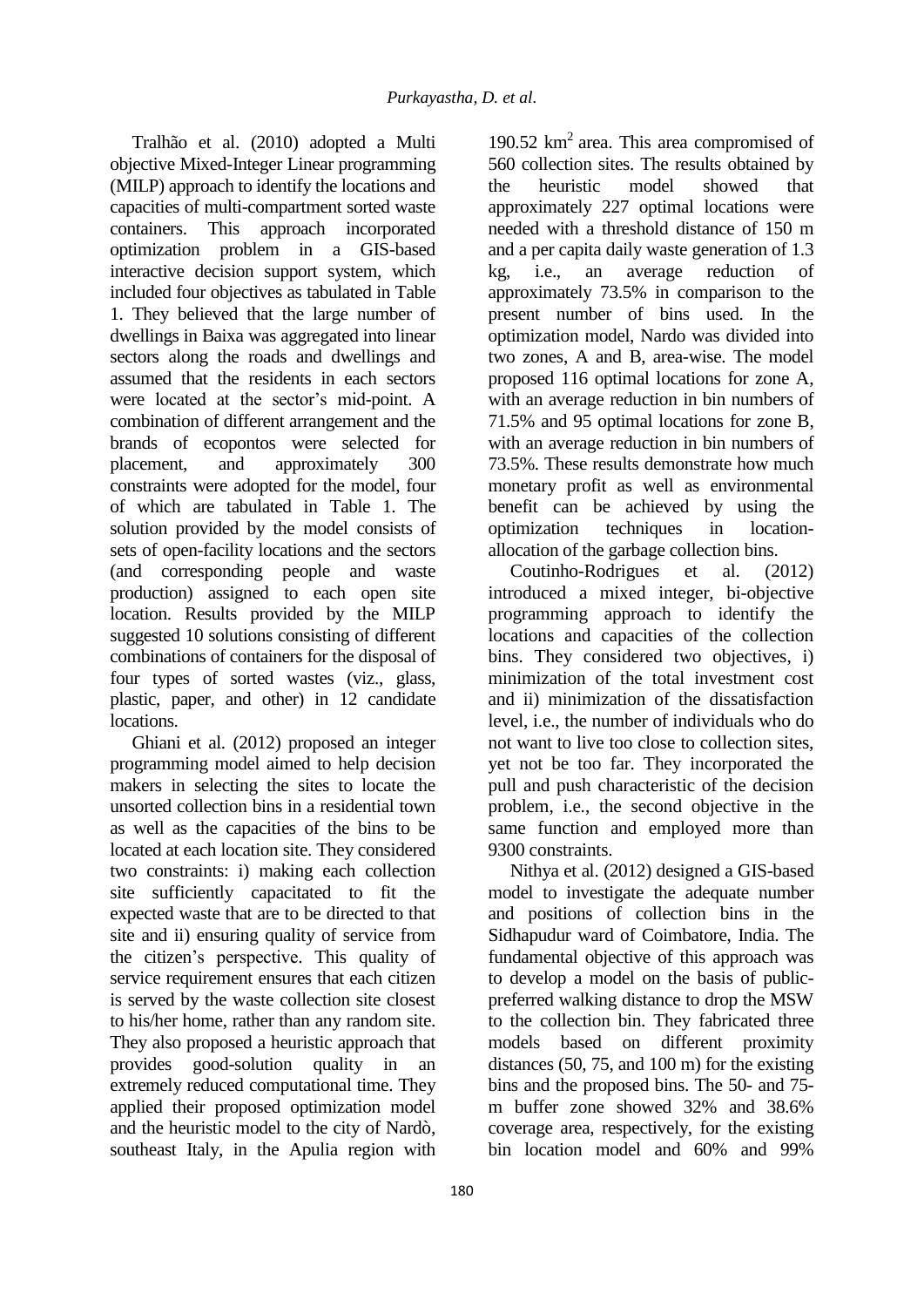coverage area, respectively, for the proposed bin location model. Hence, the proximity distance of 75 m was found to be optimum for the residents living in that ward area.

Ghiani et al. (2014) faced problems when attempting to implement the solutions obtained in their previous study (Ghiani et al., 2012) in the real world. In order to address the issues associated with the placement of two bin types that cannot be served contemporarily by the same vehicle, two different bin types were not placed in the same collection area with due consideration of zoning, i.e., to determine the collection districts to be served by each vehicle. They considered two constraints: i) forcing each collection site to be adequately capacitated to fit the expected waste to be directed to that site and ii) ensuring that each citizen is served by the waste collection site closest to his/her home, rather than any random site. Moreover, each bin type is characterized by the length, capacity, and the vehicle type (or a set of vehicle types) with the capability of unloading it. In fact, it was considered that a vehicle type can serve several (but not necessarily every) bin types and that a bin type can be served by several (but not necessarily every) vehicle types. The objective function aimed to minimize the total number of activated collection sites. They first proposed both an exact and a heuristic approach to locate the unsorted waste collection bins in a residential town and then decided the capacities and characteristics of the bins to be located at each collection site. They also proposed a fast and effective heuristic approach to identify the homogeneous zones that can be served by a single collection vehicle. They employed the computational results on a real-life instance and found reduction of one vehicle as well as 25% reduction in the average distance travelled by the vehicles for collection.

Di Felice et al. (2014a) computed the location of the GAPs as well as the number

of bins by using two different algorithms for obtaining the location GAPs and the sizing of GAPs, respectively. They used spatial information (such as set of houses and public roads), and descriptive variables (such as type of waste to be stored in the GAPs, the capacity of the GBs, the frequency of emptying of the GBs of various types, the number of inhabitants in each house of the area to be served, and their per capita daily production of solid waste). Di Felice et al. (2014b) provided a pilot study of the above model in L'Aquila municipality (the capital city of Abruzzo, Italy). He applied the model to the Cansatessa district of L'Aquila municipality, which comprised of six GAPs and 30 GBs. The GBs were subdivided depending on the type of waste as for glass  $(n = 4)$ , for paper  $(n = 4)$ , for plastic  $(n = 4)$ , for organic ( $n = 8$ ), and for unsorted ( $n =$ 10). The model was run for 50, 100, 150, 200, 250, 300, and 500 m maximum distances between a GAP and each house. The author observed that the number of and the total number of GAPs decreased with the increase in the distance. For Cansatessa district, the best condition to address the situation was distance  $= 500$  m with six GAPs and 82 GBs (13 for glass, 11 for paper, 15 for plastic, 28 for organic, and 15 for unsorted). Thus, according to the results of this study, the author concluded that the present situation of the Cansatessa district was much backward with only 30 GBs as 82 GBs are ideally required. He also clarified that adopting few GAPs may cause several drawbacks for the citizens.

## **Recycle bin location-allocation problem**

The process of recycling began since 1995 in developed countries, although the developing countries are far behind in incorporating recycling as an essential and mandate process in their SWM strategies. The literature clearly depicts this unfortunate picture. Optimization of the recycling depots or bin locations has been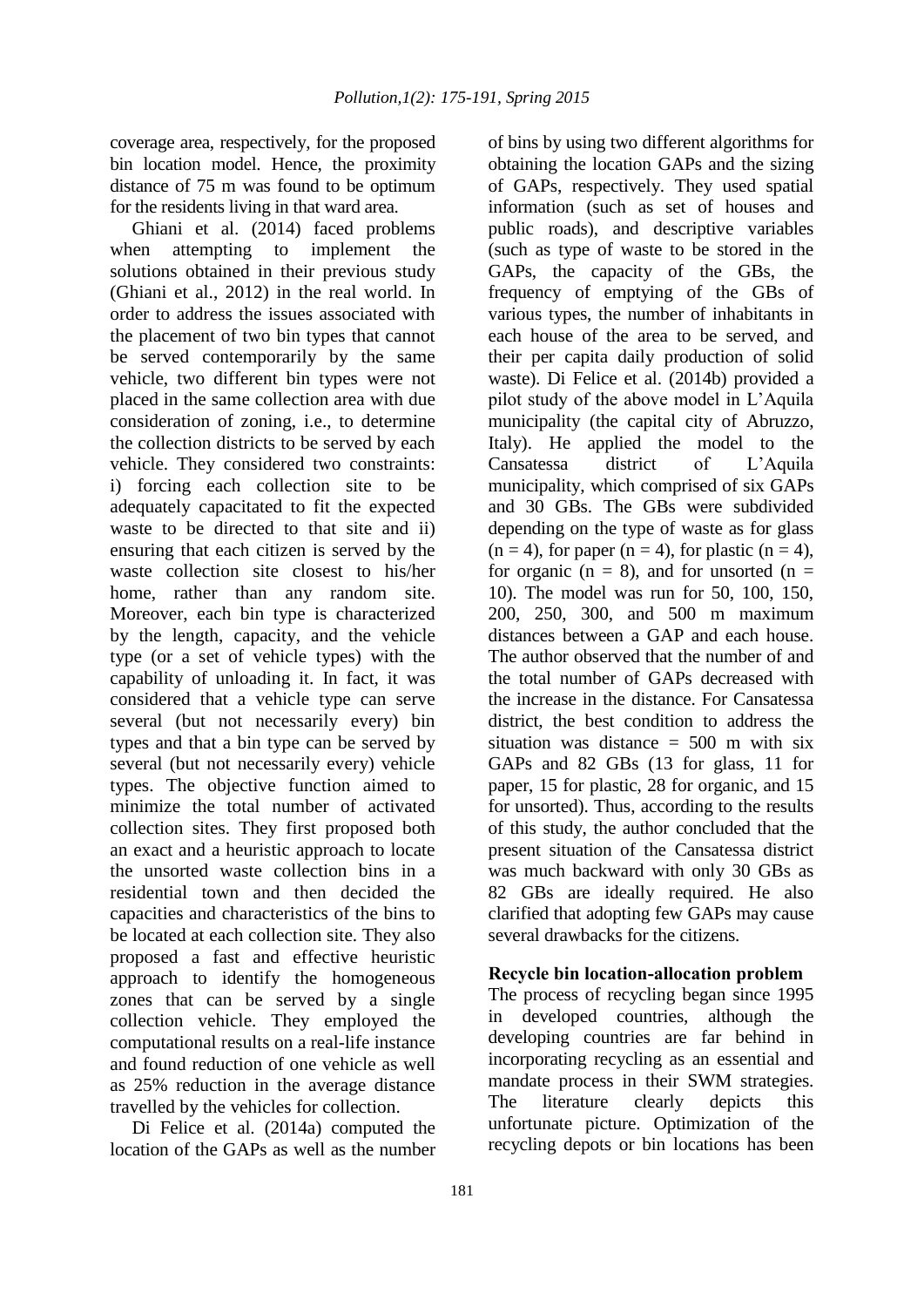performed by only few researchers. The literatures that have addressed this issue are detailed below. In addition, some papers that have studied the attributes or factors that emphasize the recycling practice have also been incorporated.

A consolidated table (Table 2) has been prepared detailing the optimization methodology adopted and the assumptions, data, and objectives considered in formulating the optimization model.

Chang and Wei (1999) proposed a strategic plan for allocating recycling dropoff stations of appropriate sizes and also designed the efficient collection route for the collection of the recycle bins for Taiwan. They used multi-objective nonlinear mixed integer programming model in a GIS environment to solve the problem.

Flahaut et al. (2002) proposed a pmedian model that incorporated transportation and externality costs in comparable units to compute the optimum locations for sitting recycle depots. They partly addressed the NIMBY syndrome (Not in My Back Yard) associated with the placement of recycling depots in the form of externality cost. Basically, the externality cost was measured in terms of noise, smell, visual, and traffic pollution. Their results revealed that high intensity of pollution have significant effect on the locationallocation model, leading to the selection of recycling depots located far away from the consumers. It was also concluded that small errors in quantifying the externality estimation have no significant impact on the final decision computed from the model.

Gonza´lez-Torre et al. (2003) studied the recycling process practiced in two specific areas: the Principality of Asturias (Northern Spain) and El Paso County (USA). Their observations are as detailed below:

 Lesser effort to disposal develops a habit of selective separation; hence, efforts should be made to increase and disperse the number of collection points and locate them close to

population centers in order to reduce the time required to reach them.

- Smaller sizes of selective collection bins and collection centers in multiple locations are preferred over larger ones in strategic locations, provided that the collection frequency is good and that the containers do not overflow.
- Recycling rate can be increased by developing visually interesting containers and addressing the noise and smell effect associated with collection bins by improving the collection frequency.

Gautam and Kumar (2005) designed a multi-objective programming in a GIS environment to obtain the number, size, and location of recycle drop-off stations. They identified 18 recycling drop-off stations as per the conditions of maximization of the population served by the recycling drop-off stations and minimization of the total walking distance from a household to a recycling drop-off station. Both the objectives were fulfilled: no resident had to travel a distance of more than 250 m to reach a waste disposal bin (recycling dropoff stations) and the distance between two drop-off stations was not more than 500 m according to their proposed model.

Farhan and Murray (2006) reported that distance decay, coverage range, and partial regional service are of particular importance and needs to be addressed simultaneously while setting recycling facilities (undesirable) because the farther a recycling facility is from a residence and/or a business set up, more would be the associated negative impacts, for example, the cost of disposal would increase; thus, these facilities should not be too far away from the points of waste generation (residences and businesses). The authors developed a model, Maximal/Minimal Covering-Distance Decay Problem (MCDDP), which was based on distance decay, coverage range, and partial regional service as objectives and minimizing the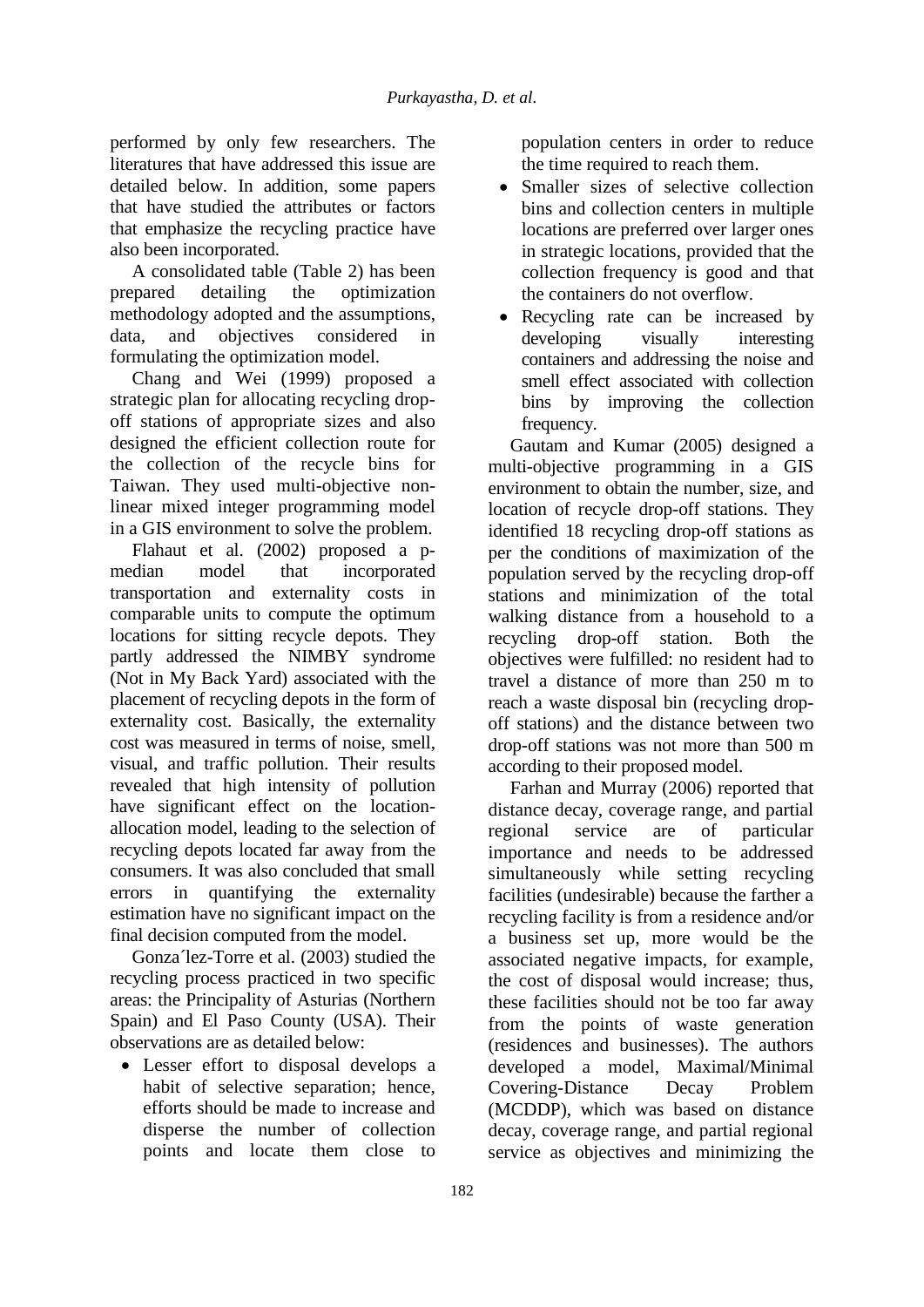coverage impact as the concern. Assuming the maximum impact distance as 1 mile (1.61 km), MCDDP took only 36 s and 569 iterations to process the result and the results obtained by them showed only 0.1% impact on the population (i.e., 922 of 1,068,978 people).

Martin et al. (2006) found that 80% of the householders of Burnley, England were willing to participate in recycling, but the local recycling services were too unreliable and inconvenient to allow them to do so comprehensively. Their findings also revealed that recycling takes time and therefore people with more free time (retired householders and elderly without children) were more likely to be full recyclers, while those with lesser free time (adults with children) showed lower rate of participation. They also suggested that by providing a variety of recycling containers to suit different waste-type circumstances, including extending the garden-waste service to the Asian–British population in order to collect kitchen waste may prove to be a good choice to encourage recycling.

Bautista and Pereira (2006) addressed the reverse logistic problem associated with the improper MSW collection system and thus initially established a relationship between the set-covering problem and the MAX-SAT (Maximum Satisfiability) problem and then developed four genetic algorithms (GA-1, GA-2, GA-3, GA-4) and a GRASP heuristic to solve each formulation. Their objectives are tabulated in Table 2. Both the models were assessed on a test-case related to a city in the Barcelona metropolitan area. The mean running time for each instance was 160, 158, 159, 158, and 225 seconds for GA-1, GA-2, GA-3, GA-4, and GRASP, respectively.

**Table 2.** Studies conducted on recycle-bin location-allocation problem

| <b>Author</b>                        | <b>Model Adopted</b>                                                                              | <b>Objective of the Model</b>                                                                                                   | Assumptions considered in the<br><b>Model</b>                                                                                                                                                                                 | Data Used in the<br><b>Model</b>                                   |
|--------------------------------------|---------------------------------------------------------------------------------------------------|---------------------------------------------------------------------------------------------------------------------------------|-------------------------------------------------------------------------------------------------------------------------------------------------------------------------------------------------------------------------------|--------------------------------------------------------------------|
| Chang and<br>Wei (1999)              | Multi-objective<br>non-linear<br>mixed<br>integer<br>programming<br>model in a GIS<br>environment | 1. Maximization of<br>population served by the<br>recycling drop-off<br>stations.                                               | 1. Only a limited number of<br>recycling drop-off stations can be<br>sited in the network.                                                                                                                                    | 1. Population density.                                             |
|                                      |                                                                                                   | 2. Minimization of the<br>walking<br>distance<br>total<br>from a household to a<br>recycling drop-off station.                  | 2. Avoiding possible overlap of<br>service areas among individual<br>recycling drop-off stations.                                                                                                                             | 2. Waste generation rates.                                         |
|                                      |                                                                                                   |                                                                                                                                 | 3. The recyclables collected at a<br>candidate site should not exceed the<br>storage capacity provided by those<br>recycling tanks.                                                                                           | 3. Spatially distributed<br>sources of waste<br>generation.        |
|                                      |                                                                                                   | 3. Minimization of the<br>total<br>driving<br>distance<br>during vehicle routing.                                               | 4. Every node picked up as a<br>recycling drop-off station must be<br>visited once in a vehicle-routing<br>process.<br>5. Service radius of each recycling<br>drop-off station can be limited<br>within a specified distance. | 4. Road network of the<br>study area.                              |
| <b>Flahaut</b><br>et<br>al. $(2002)$ | p-Median                                                                                          | 1. Minimizing the sum of<br>transportation costs<br>the<br>and the external costs<br>characterizing the impact<br>of afacility. | 1. Transportation costs are<br>proportional to distance, with a<br>unitary transportation cost of 0.30<br>EUR/km.                                                                                                             | 1. Population.                                                     |
|                                      |                                                                                                   |                                                                                                                                 | 2. External costs of pollution<br>produced in a demand point and<br>measured in WTP (Willingness To                                                                                                                           | 2. Number of recyclers<br>visiting<br>recycling<br>the<br>station. |
|                                      |                                                                                                   |                                                                                                                                 | Pay) to reduce nuisance,<br>the<br>maximum being equal to 1,980<br>EUR at a distance $d = 0$ from the<br>source of pollution.                                                                                                 | 3. Quantity of waste<br>produced.                                  |
|                                      |                                                                                                   |                                                                                                                                 | 3. No demand point was considered<br>the<br>boundary<br>of<br>across<br>the<br>commune.                                                                                                                                       | 4. Road network of the<br>study area.                              |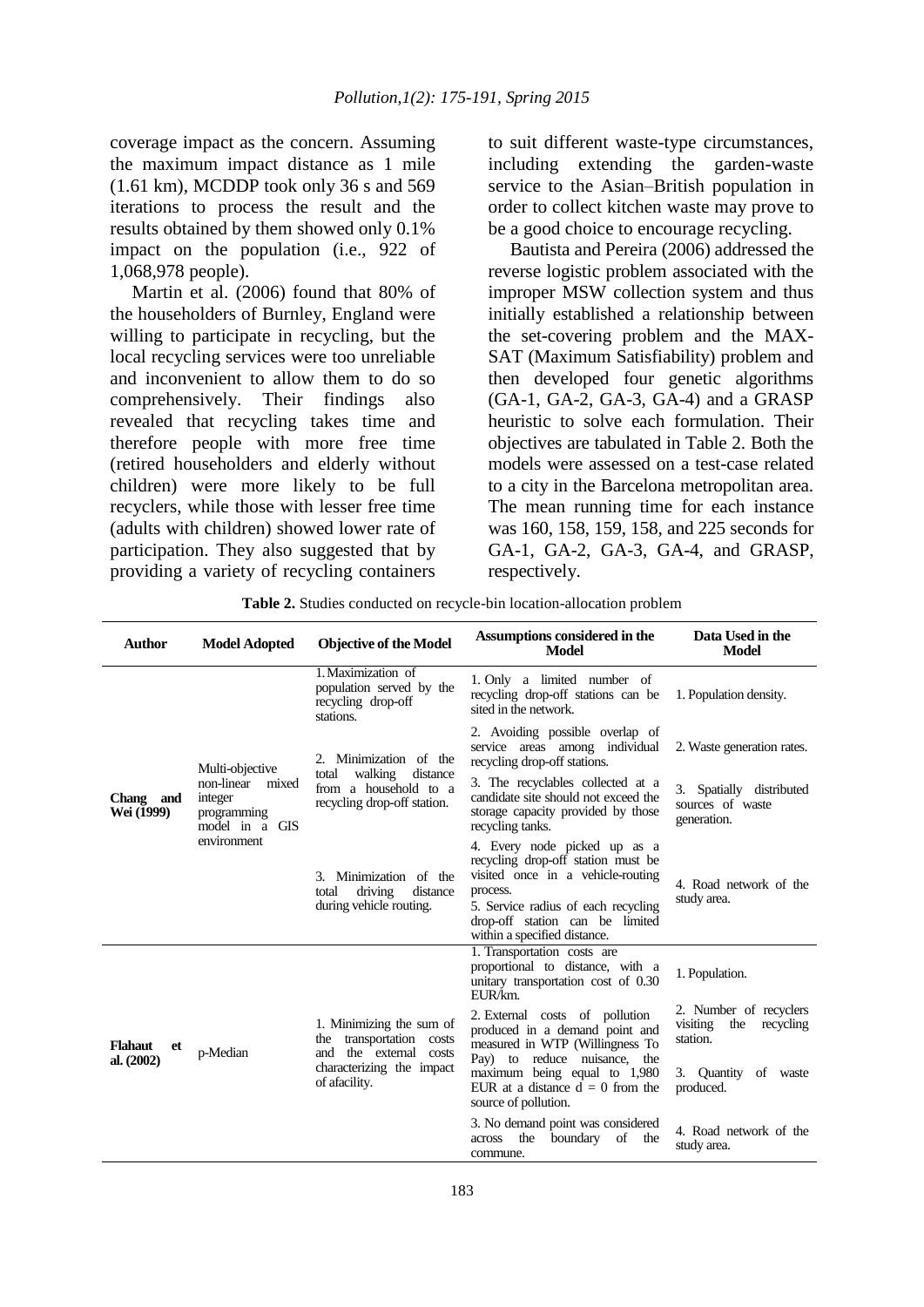## *Purkayastha, D. et al.*

| <b>Author</b>                            | <b>Model Adopted</b>                                     | <b>Objective of the Model</b>                                                                                                                                                               | Assumptions considered in the<br>Model                                                                                                                                                                                       | Data Used in the<br>Model                                                                                                                                                                                                                                                  |
|------------------------------------------|----------------------------------------------------------|---------------------------------------------------------------------------------------------------------------------------------------------------------------------------------------------|------------------------------------------------------------------------------------------------------------------------------------------------------------------------------------------------------------------------------|----------------------------------------------------------------------------------------------------------------------------------------------------------------------------------------------------------------------------------------------------------------------------|
| Gautam and<br>Kumar<br>(2005)            | Multi-objective<br>programming in a<br>GIS environment   | 1. Maximization of<br>population serviced<br>by<br>recycling drop-off<br>stations, <i>i.e.</i> , to maximize<br>the service ratio based on<br>total residents<br>in<br>the<br>service area. | 1. No person should walk $>250$ m<br>to dispose waste.                                                                                                                                                                       | 1. Boundary area of<br>solid-waste collection<br>system.                                                                                                                                                                                                                   |
|                                          |                                                          |                                                                                                                                                                                             | 2. Every demand location is served.                                                                                                                                                                                          | 2. Road network of the<br>study area.                                                                                                                                                                                                                                      |
|                                          |                                                          | 2. Minimization of the<br>walking<br>distance<br>total<br>from each household to a<br>recycling drop-off station.                                                                           | 3. Demand location can be assigned<br>as a candidate facility location only<br>if there is an open facility available.                                                                                                       | 3. Income group<br>distribution of the study<br>area<br>(HIG/MIG/LIG/Slums).<br>4. Population density<br>distribution of the area.<br>5. Physical<br>characterization of city<br>refuse, which can be<br>obtained by an actual<br>field survey of the area<br>under study. |
| Farhan and                               | Maximal/Minimal                                          | 1. Minimizing the<br>potential demand covered<br>by the facility.                                                                                                                           | 1. Distance decay.                                                                                                                                                                                                           | 1. Land use data.                                                                                                                                                                                                                                                          |
| <b>Murray</b>                            | Covering-Distance<br>Decay<br>Problem                    |                                                                                                                                                                                             | 2. Coverage range.                                                                                                                                                                                                           | 2. Census data.                                                                                                                                                                                                                                                            |
| (2006)                                   | (MCDDP)                                                  |                                                                                                                                                                                             | 3. Partial regional service.                                                                                                                                                                                                 |                                                                                                                                                                                                                                                                            |
|                                          |                                                          | 1. Minimizing costs                                                                                                                                                                         | 1. Maximum distance that any<br>citizen is allowed to travel to reach<br>the nearest collection point is fixed<br>at $60 \text{ m}$ .                                                                                        | 1. Population density.                                                                                                                                                                                                                                                     |
| <b>Bautista and</b><br>Pereira<br>(2006) | Genetic<br>algorithm<br><b>GRASP</b><br>and<br>heuristic | 2. Minimizing the number<br>of collection areas given a<br>maximum distance.                                                                                                                |                                                                                                                                                                                                                              | 2. Road network and<br>distribution of homes<br>around the streets in the<br>study area.                                                                                                                                                                                   |
|                                          |                                                          | 3. Minimizing the noise<br>and visual impacts.                                                                                                                                              |                                                                                                                                                                                                                              | 3. Waste generation<br>pattern of the study area.                                                                                                                                                                                                                          |
| Lin and<br>Chen (2009).                  | Computer integer<br>programming.                         |                                                                                                                                                                                             | 1. The acceptable walking distance<br>for a recycling participant was fixed<br>at a particular value at various<br>scenarios.                                                                                                | 1. Population density.                                                                                                                                                                                                                                                     |
|                                          |                                                          |                                                                                                                                                                                             | 2. If two regions both lack suitable<br>access to recycling collection points,<br>the region containing more residents<br>should be given a higher priority<br>when determining the location of<br>new recycling facilities. | 2. Present locations of<br>recycling depots.                                                                                                                                                                                                                               |
|                                          |                                                          |                                                                                                                                                                                             | 3. Recycling participants who send<br>material to the full-range recycling<br>centers are more strongly motivated,<br>either as a result of money or good<br>intentions, than those using smaller<br>recycling points.       | 3. Quantities of<br>recyclable materials<br>being collected in each<br>administrative tract.                                                                                                                                                                               |
| Kao et al.<br>(2010)                     | 1. DO<br>2. DB<br>3. ND<br>4. EDO                        | 1. Minimize the sum or<br>average distances between<br>each household to the<br>closest recycling depot.                                                                                    | 1. The maximum acceptable service<br>distance between each household<br>group and recycling depot was set to<br>2220 m for district M, N, and O and<br>820 m for other 13 districts.                                         | 1. Number of households<br>in the study area.<br>2. Total number of<br>residents.                                                                                                                                                                                          |
|                                          |                                                          |                                                                                                                                                                                             | 2. Each district should have at least<br>one recycling depot as the minimal<br>requirement.                                                                                                                                  | 3. Predetermined<br>candidate location data.                                                                                                                                                                                                                               |
|                                          |                                                          |                                                                                                                                                                                             | 3. Each household is served by the<br>nearest depot.                                                                                                                                                                         | 4. Street distances<br>between each household<br>group and each candidate<br>recycling depot.                                                                                                                                                                              |
|                                          |                                                          |                                                                                                                                                                                             |                                                                                                                                                                                                                              |                                                                                                                                                                                                                                                                            |

#### Table 2 (Continue). Studies conducted on recycle-bin location-allocation problem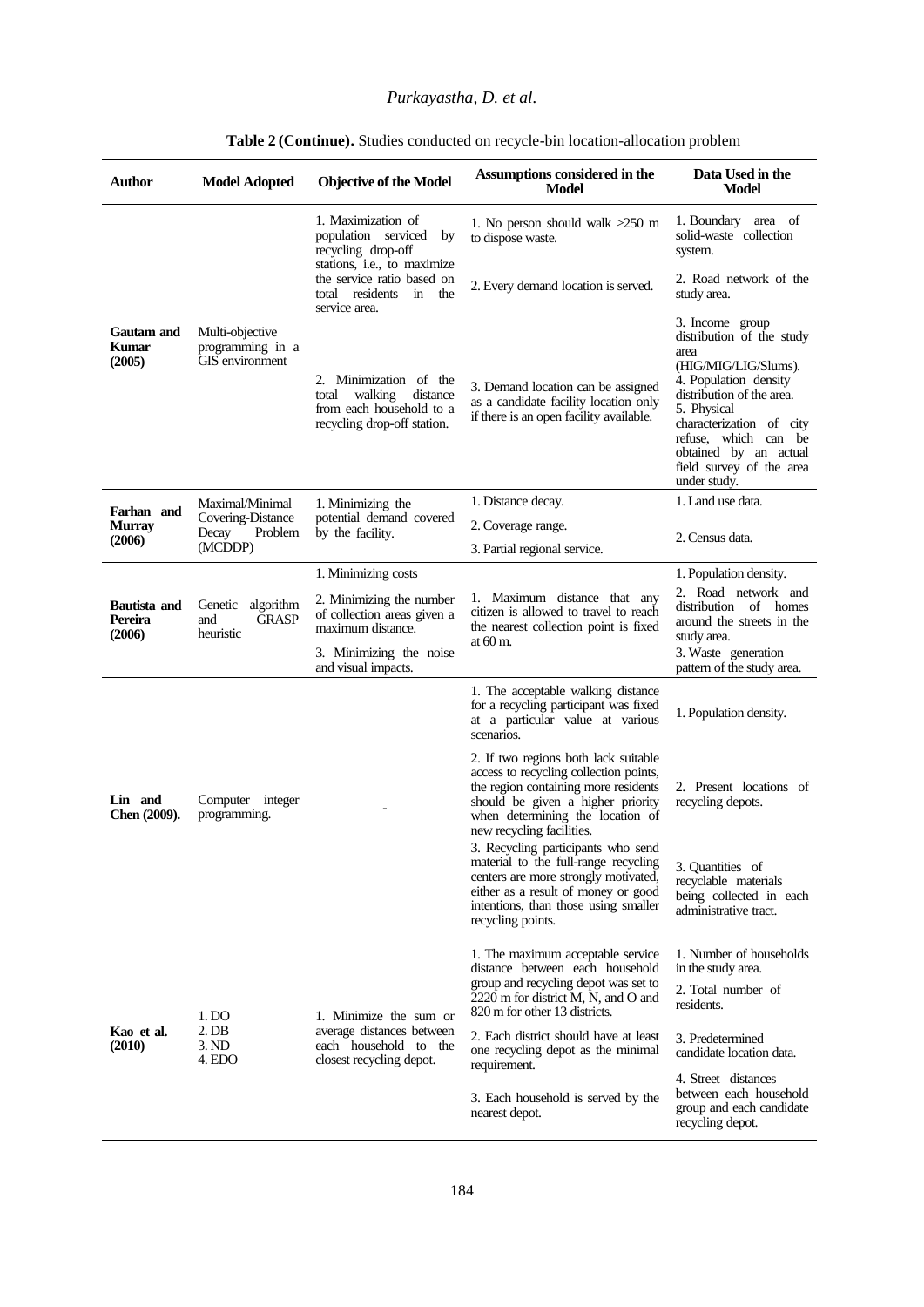| <b>Author</b>       | <b>Model Adopted</b>                                           | <b>Objective of the Model</b>                                                                                                                                                                              | Assumptions considered in the<br>Model                                                                                                                                                                                                                                                                            | Data Used in the<br><b>Model</b>                                                                                               |
|---------------------|----------------------------------------------------------------|------------------------------------------------------------------------------------------------------------------------------------------------------------------------------------------------------------|-------------------------------------------------------------------------------------------------------------------------------------------------------------------------------------------------------------------------------------------------------------------------------------------------------------------|--------------------------------------------------------------------------------------------------------------------------------|
| Kao et<br>al.(2013) | 1. MSD-DO<br>2. MSD-DB<br>3. District- MSD-<br>DB.<br>4. SR-ND | 1. Minimizing the<br>maximal service<br>distance.<br>2. Maximizing the<br>service ratio.<br>3. Minimizing the<br>number of depots for<br>district-based, district-<br>open, and non-district<br>scenarios. | acceptable<br>maximum<br>The<br>service distance between each<br>household<br>the<br>and<br>group<br>recycling depot is fixed to ensure<br>spatial equity.<br>2. Each district should have at<br>least one recycling depot as the<br>minimal requirement.<br>3. Each household is served by<br>the nearest depot. | $1.$ The<br>number<br>of<br>households in the study<br>area.<br>2. Total<br>number of<br>residents.<br>3. Predetermined        |
|                     | 5. NOD-ND<br>6. Average<br>Service Distance<br>$(ASD)-ND.$     |                                                                                                                                                                                                            |                                                                                                                                                                                                                                                                                                                   | candidate location data.<br>4. Street distances<br>between each<br>household group<br>and<br>each candidate<br>recycling depot |

Table 2 (Continue). Studies conducted on recycle-bin location-allocation problem

Suttibak and Nitivattananon (2008) studied the factors affecting the performance of solid waste recycling programs and showed that the common significant factors were perception of administrator awareness of SWM problems and source separation. The results of their study were as follows:

- In terms of school garbage banks, the provision of monetary incentive including interest and compensatory goods for recycling members, transportation cost, and low investment costs significantly affect the performance.
- Better performance for community garbage banks can be achieved by providing provision of loans, managing the programs as a cooperative organization, and provision of door-to-door service.
- In case of composting facilities, provision of free organic waste bins and cooperation with NGOs correlate with a higher rate of waste diversion.
- The performance of recycling systems can be enhanced via several measures including provision of monetary incentive, tax incentives, subsidizations, information dissemination, awareness campaigns, training, technical assistance, staff

exchanges, and networking with voluntary organizations.

Lin and Chen (2009) proposed a computer integer programming to provide an optimization problem for locating supplementary recycle depots for Taiwan. They used three indicators spatial accessibility (SA), population loading (PL), and integration efficiency (IE) to evaluate whether a particular geographical area needs new recycling depots. They collected MSW and population statistics and then computed the three indicators and implemented the model to locate the recycling facilities and, finally, evaluated the optimal solutions for the study area. Their model helped identify regions that are in need of recycling facilities in contrary to concentrating on any optimal combination of locations. The model was successfully applied to the Taichung city, the third largest metropolis in Taiwan. The SA indicator analysis applied to Taichung for locating glass recycling points identified 35 regions without access to glass recycling depots. The PL indicator analysis applied to Taichung for locating glass recycling points identified 10 regions without access to glass recycling depots. The IE indicator analysis applied to Taichung for locating glass recycling points identified 10 regions without access to glass recycling depots. The major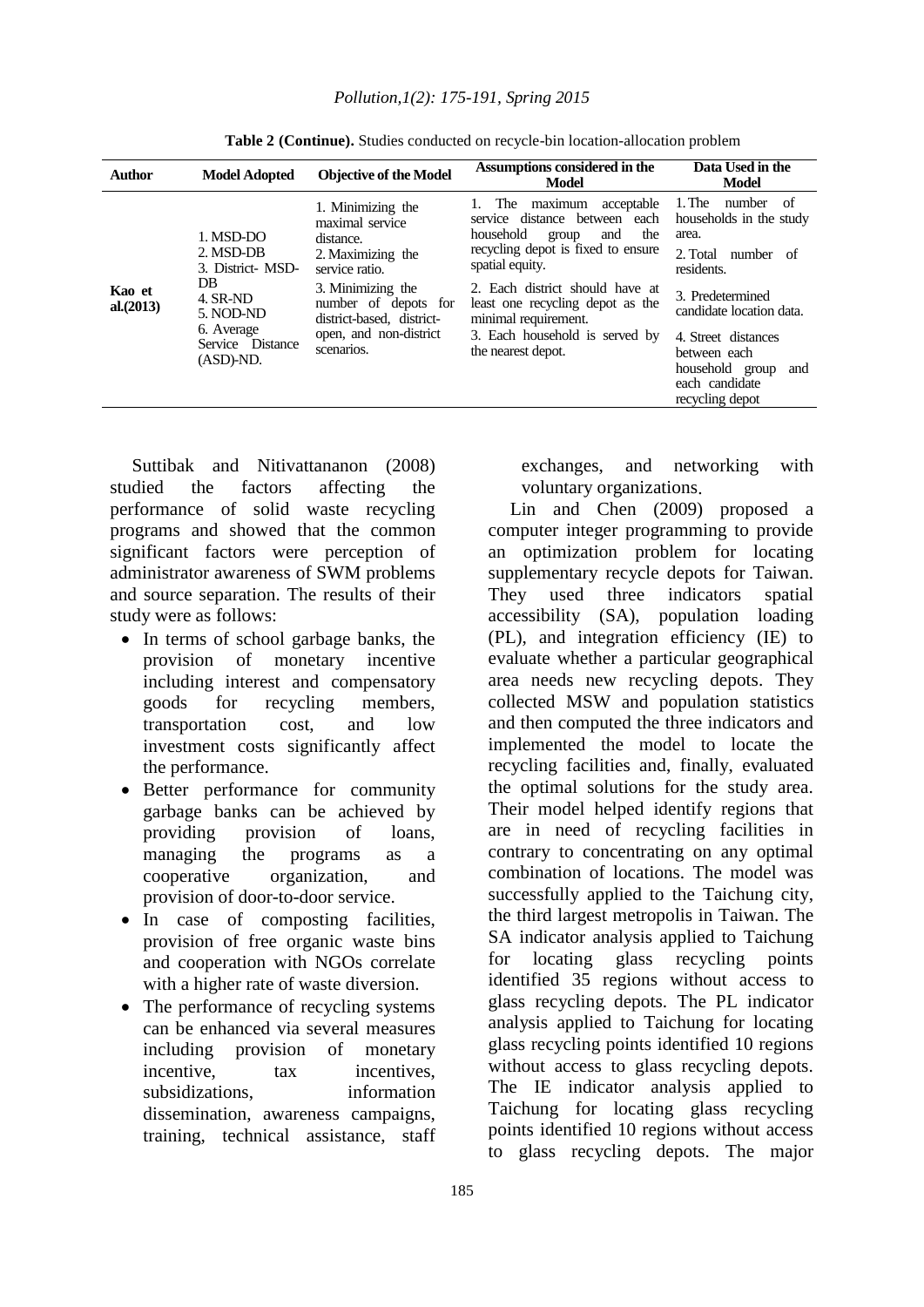advantage of their model is flexibility provided by expeditious computational evaluation of competing design solutions.

Hage et al. (2009) studied the recycling behavior influenced by norms and economic motivations in Sweden and found that a convenient and improved collection infrastructure majorly influenced the process of recycling. Their results showed that property-close collection in multi-family dwelling houses leads to higher collection rates and that the strength of moral norms (maintaining a self-image as morally responsible and thus norm compliant) explains a large part of variation in recycling across households. However, the importance of such norms in driving recycling efforts partly diminishes when the improved collection infrastructure enables easy recycling for every household.

Troschinetz and Mihelcic (2009) conducted 23 case studies in developing countries and found the following 12 factors that influenced the MSW recycling in developing countries: government policy, government finances, waste characterization, waste collection and segregation, household education, household economics, MSWM (municipal SWM) administration, MSWM personnel education, MSWM plan, local recycledmaterial market, technological and human resources, and land availability. They found that the average MSW generation rate was 0.77 kg/person/day, with recovery rates of 5-40%. The waste streams of 19 of these case studies consisted of 0–70% of recyclable material and 17–80% of organic material.

Sidique et al. (2010) studied the effects of behavior and attitudes on drop-off recycling activities and found that the demographic factors (such as age, education, income, and household size), economic factors (such as travel distance, sorting time, income), and psychological factors (such as attitude and knowledge)

drive the recycling behavior in the specific context to drop-off recycling. Their findings are listed below:

- The location of a drop-off recycling station influences its usage pattern; recyclers are likely to use a drop-off site more frequently when the travel distance from home to site is shorter.
- Locating drop-off recycling centers convenient to higher income, older neighborhoods is likely to lead to higher utilization.
- Recyclers tend to use the drop-off sites more when they believe el that recycling is a convenient activity and when they are familiar with the available recycling facilities. Hence, communication and educational efforts aimed at improving the awareness of recycling facilities and convenience can be effective in promoting visits to the recycling centers.
- Social norms are more appealing then environmental education in increasing the recycling activities.

Kao et al. (2010) considered the factors average service distance (the distance between the household and the closest recycling depot), LS ratio (ratio of local households receiving service), and service ratio (the ratio of residents receiving a service at an acceptable distance) for optimizing the recycling depot locationallocation problem. They addressed the problem by using four models: districtopen (DO), district-based (DB), nondistrict (ND), and enhanced district open (EDO). The objective for all four models was minimizing the sum or average distance between each household to the closest recycling depot. The models were applied to one district in the northern and 15 districts in the eastern regions of the Hsinchu city, Taiwan with a total area of 21.28 km<sup>2</sup>, 18,280 households, and 58,379 residents. In this study, the authors considered two scenarios: i) one depot per district and ii) three additional depots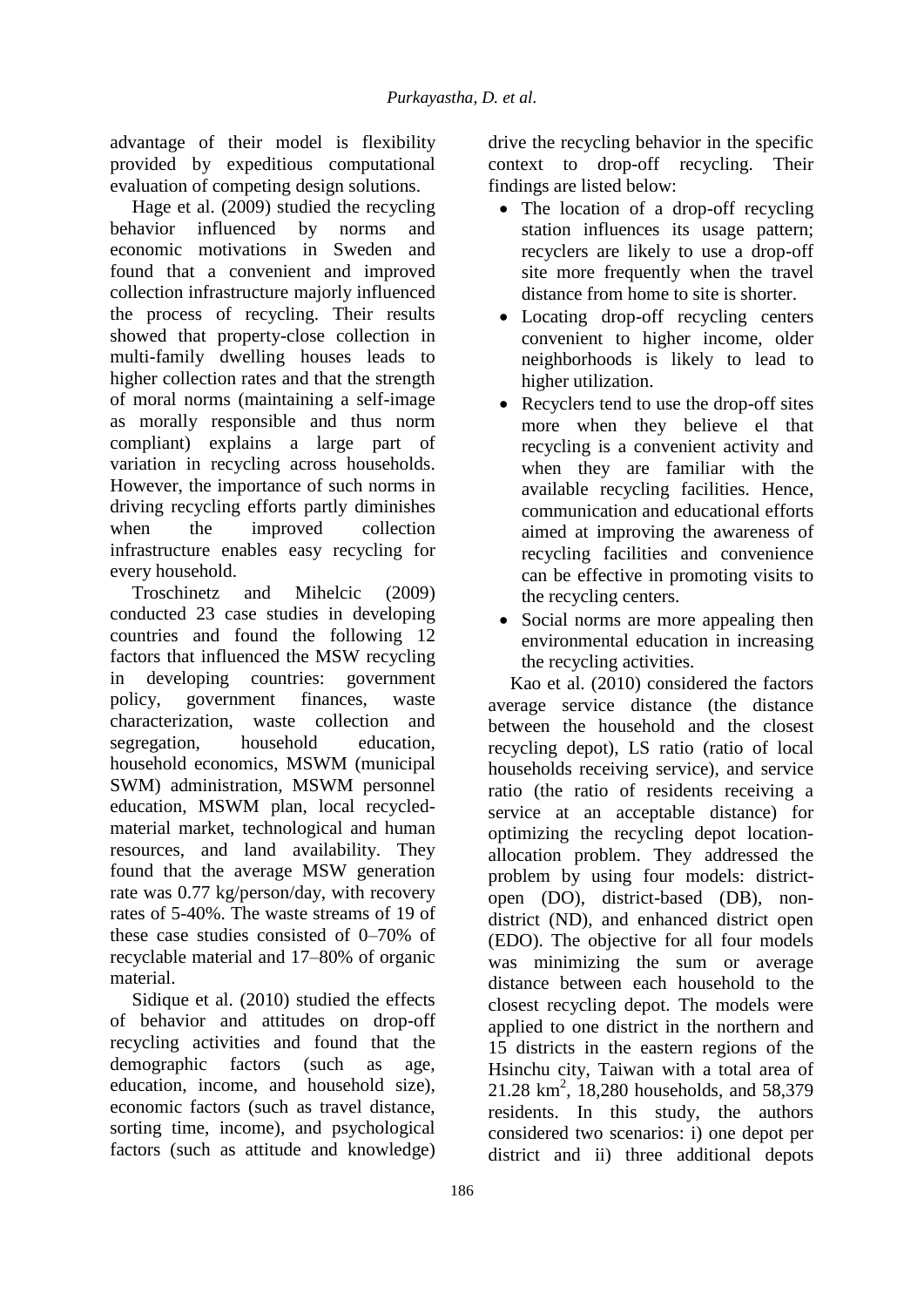because of the sparse population in the three districts. They also found that the LS ratio is an important decision factor. The EDO model was suggested as the best model in this case.

Lee and Paik (2011) studied the recycling behavior of Korean household waste. They detailed that Korean government in 1995 implemented a volumebased waste fee system (unit pricing system) that required every household to purchase certified plastic bags for waste disposal, following the introduction of such stringent norms as MSW/person/day reduced from 2.3 kg/person/day in 1991 to 1.04 kg/person/day in 2008. Fig. 1 clearly depicts the change in MSW management in Korea.



Fig. 1. Changes in the volumes of MSW from 1990 to 2008 (unit: ton). (Lee and Paik, 2011)

In addition to imposing stringent norms, the Korean government supports several other waste management methods to protect the environment, such as waste management planning for congregate housing site developments and new waste treatment facility construction, and energy cost for biofuel produced from incineration and landfill treatment. According to their analysis in SPSS 16 based on the data collected from a survey including 196 respondents, they concluded that the waste management attitude, age, and income significantly affected the recycling and waste management behaviours.

Miafodzyeva and Brandt (2013) studied 63 published empirical research articles to find different variables that influence and determine the recycling behaviour of householders using a meta-analysis. They roughly divided the variables in four theoretical groups: individual sociodemographic, technical-organizational, socio-psychological, and study-specific. They found that the most commonly used socio-demographic variables investigated in the literature include age, gender, income, education level, and dwelling. In the technical-organizational group of variables, they found the type of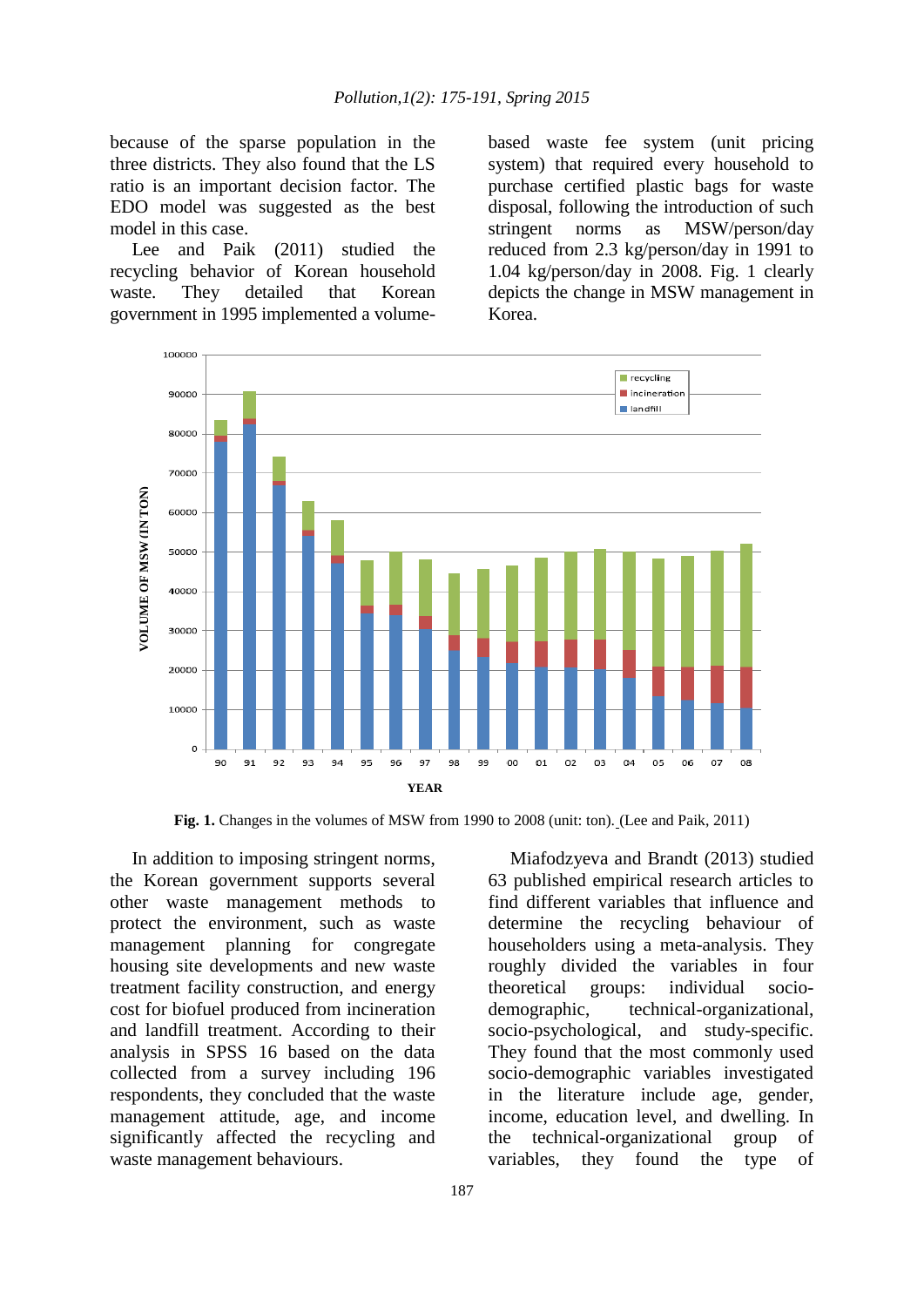convenience (refers to the transparency of the collection scheme: ease of understanding and use), unit pricing, and access to kerbside (property close) collection. They observed that the sociopsychological variables were most frequently studied and therefore included seven variables of this group, including motivational factors such as general environmental concerns, moral norms, legal norms, and social norms and three situational factors such as information and knowledge, past behaviour, and personal effort. Study-specific variables included factors such as population density, political allegiance, religious identity and ethnicity, sense of community, new immigrants, and the amount of waste generated in a household. The group of study-specific variables was excluded from their study, as the number of results was statistically insignificant. The four strongest predictors obtained by the meta-analysis in their study included convenience, moral norms, and information and environmental concern, which are represented in the centre of the model, close to behaviour intention. They concluded that the variables such as kerbside, personal effort, social norms, and income are relatively less stronger in predicting the behavioural intention.

Rada et al. (2013) used web GIS solution to adopt an optimized selective collection (SC) system for four cities, including two Italian cities and two European cities. Their first case is one of the best examples of selective collection optimization in Italy. The obtained efficiency was very high; 80% of waste is source-separated for recycling purposes with a decrease in waste production per inhabitant of 18% in approximately 10 years, but the most important advantage was the decrease in residual MSW from 72% to 28% in 10 years and tripling of the increase in the recyclables. In their second reference case, the local administration faced optimization of waste collection

188

through Web-GIS-oriented technologies for the first time. From 1955 to 2004, the collected waste was used as landfill. In 2004, the SC was introduced for the packaging waste (in a bag with a bar code) and others. In 2005, a selection plant was used to recycle and reuse a part of the collected packaging waste as well as to produce light fuel from the residues of the selection plant and from the waste as it is from specific companies. As per the results obtained with the implementation of the bar-coded bag, in 2011, an integrated solution of RFID for bins and LeO system for collection management was proposed by Rada et al. (2013). The last two case studies concerned pilot experiences in China and Malaysia.

Kao et al. (2013) reported that most of the location-allocation problem designed for recycling depots consider that "service distance to the recycling depot must be minimized", but they investigated that the location selected based only on this factor lead to concentration of depots in only highly populated areas, while the rural areas remain deprived. Hence, to maintain spatial equity they suggested incorporating factors such as maximal service distance (MSD), service ratio (SR), trade-off between number of depot (NOD), and the total service distance can lead to an efficient optimum solution that addresses administrative issues. They formulated six models (tabulated in Table 2) based on three scenarios [district-open (DO), district-based (DB), and non-district (ND)] and applied the same to an urban area of 16 districts in the northern and eastern regions of Hsinchu, Taiwan with a total area of 21.28 km<sup>2</sup>, 18,280 households, and 58,379 residents. The models were implemented using ILOG CPLEX 11.2; comparison of the models adopted in this paper with those in Kao et al. (2010) showed that the models in this paper with incorporation of MSD and SR were better than DB, DO, and ND models with same NOD. The results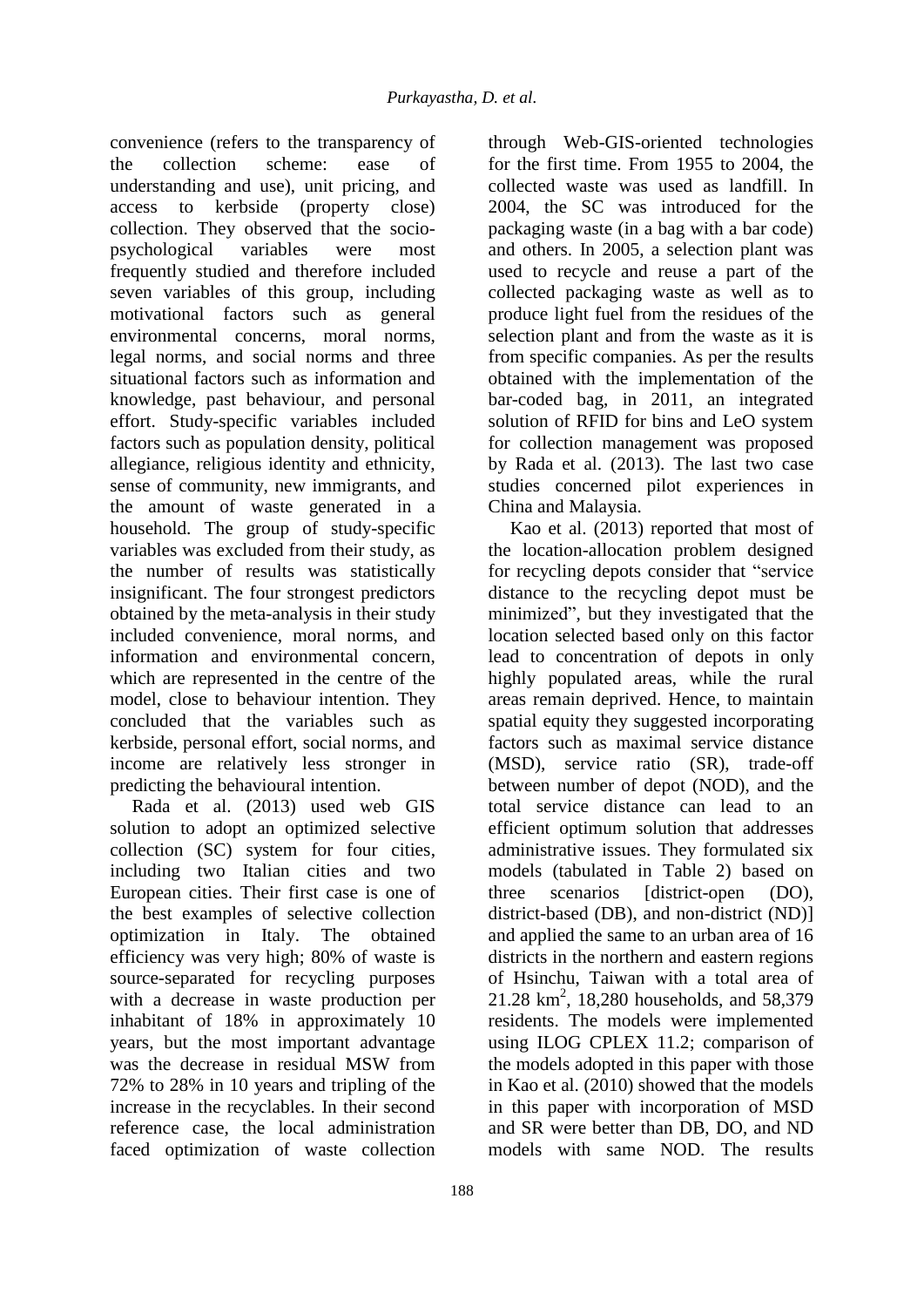showed that SR-ND model (SR  $= 79\%$ ,  $NOD = 16$ ,  $ASD = 241$  m) and  $NOD-ND$ model ( $SR = 79\%$ ,  $NOD = 15$ ,  $ASD = 250$ m) showed the best SR, shortest-service distance, and good spatial equity. However, they recommended the NOD-ND model for their study area because the NOD required was less than that required by SR-ND model maintaining almost similar SR and ASD.

Teixeira et al. (2014) analyzed evaluation of the strength and weakness of collection system and supported proactive decision-making and strategic planning using a core set of performance indicators (effective collection distance, effective collection time, and fuel consumption) for Oporto Municipality in Portugal. Their computation required data on the total amount of waste collected (MSWc), the distance travelled (De), the time spent (Te), and the fuel consumption (Fc) in each collection route from the first to the last container. The indicators: effective collection distance, effective collection time, and effective fuel consumption were computed from the normalization of the variables MSWc, De, Te, and Fc. The analysis provided collection circuit's operational assessment and supported effective short-term municipality collection strategies at the level of, for example, collection frequency, timetables, and the type of containers.

## **CONCLUSION**

From the literature overview, it is clear that only few studies have been conducted to address the issue of collection bin and recycle bin location-allocation problem. Although the collection phase of SWM accounted for a significant amount of the budget, this topic has not been much explored by the researchers. Optimized and adequate location-allocation of bins can lead to various advantages such as access to bin to every individual in a municipality, reduction in the creation of uncountable

open dumping yards, economic management, profit if the recycled products are properly processed, and switching to a sustainable and green world. Hence, this area of study should be encouraged, especially, in developing countries to ensure costefficient and sustainable SWM.

## **REFERENCES**

Badran, M.F. and El-Haggar, S.M. (2006). Optimization of municipal solid waste management in Port Said – Egypt. Waste Manage., 26(5), 534- 545, ISSN 0956-053X, http://dx.doi.org/10.1016/j.wasman.2005.05.005.

Bautista, J. and Pereira, J. (2006). Modelling the problem of locating collection areas for urban waste management. An application to the metropolitan area of Barcelona. Omega, 34(6), 617-629, ISSN 0305-0483,

http://dx.doi.org/10.1016/j.omega.2005.01.013.

Beaumont, J. R. (1987). Location-allocation models and central place theory. (In A. Ghosh and G. Rushton, (Eds.), Spatial analysis and locationallocation model (pp. 21-54.). New York: Von Nostrand Reinhold Co.).

Chang, N. and Wei, Y.L. (1999). Strategic Planning of Recycling Drop-Off Stations and Collection Network by Multiobjective Programming. Environmental Manage., 24 (2), 247-263, ISSN 1432-1009, DOI: 10.1007/s002679900230.

Coutinho-Rodrigues, J., Tralhão, L. and Alçada-Almeida, L. (2012). A bi-objective modeling approach applied to an urban semi-desirable facility location problem.Eur. J. Oper. Res., 223(1), 203- 213, **ISSN** 0377-2217, http://dx.doi.org/10.1016/j.ejor.2012.05.037.

Di Felice, P. (2014a). Integration of Spatial and Descriptive Information to Solve the Urban Waste Accumulation Problem. Procedia - Social and Behavioral Sciences, 147, 182-188, ISSN 1877- 0428,

http://dx.doi.org/10.1016/j.sbspro.2014.07.150.

Di Felice, P. (2014b). Integration of Spatial and Descriptive Information to Solve the Urban Waste Accumulation Problem: A Pilot Study. Procedia - Social and Behavioral Sciences, 147, 592-597, ISSN 1877-0428, http://dx.doi.org/10.1016/j.sbspro.2014.07.636.

Erkut, E., Karagiannidis, A., Perkoulidis, G. and Tjandra, S.A. (2008). A multicriteria facility location model for municipal solid waste management in North Greece.Eur. J. Oper. Res.,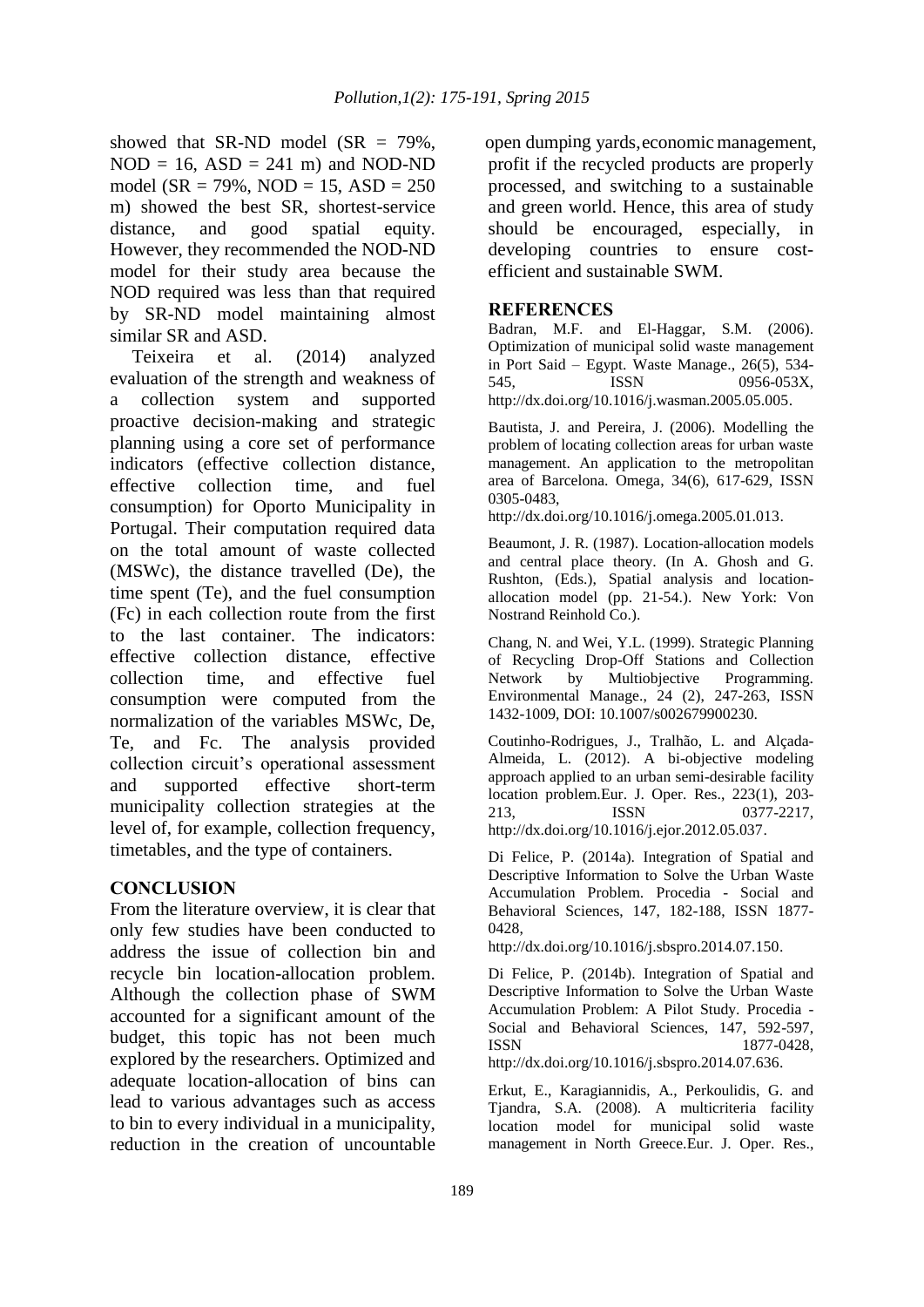187(3), 1402-1421, ISSN 0377-2217, http://dx.doi.org/10.1016/j.ejor.2006.09.021.

Farhan, B. and Murray, A.T. (2006). Distance decay and coverage in facility location planning.Ann. Regional Sci., 40(2), 279-295, ISSN 1432-0592, DOI: 10.1007/s00168-005-0041-7.

Flahaut, B., Laurent, M-A. and Thomas, I. (2002). Locating a Community Recycling Center within a Residential Area: A Belgian Case Study. Prof. Geogr., 54(1), 67-82, ISSN 0033-0124, http://dx.doi.org/10.1111/0033-0124.00316.

Gautam, A. K. and Kumar, S. (2005). Strategic planning of recycling options by multi-objective programming in a GIS environment.Clean Technol. Envir., 7(4), 306–316. DOI: 10.1007/s10098-005- 0006-7.

Ghiani, G., Laganà, D., Manni, E. and Triki, C. (2012). Capacitated location of collection sites in an urban waste management system. Waste Manage., 32(7), 1291-1296, ISSN 0956-053X, http://dx.doi.org/10.1016/j.wasman.2012.02.009.

Ghiani, G., Manni, A., Manni, E. and Toraldo, M. (2014). The impact of an efficient collection sites location on the zoning phase in municipal solid waste management. Waste Manage., 34(11), 1949- 1956, **ISSN** 0956-053X, http://dx.doi.org/10.1016/j.wasman.2014.05.026.

González-Torre, P.L., Adenso-Dı́az, B. and Ruiz-Torres, A. (2003). Some comparative factors regarding recycling collection systems in regions of the USA and Europe.J. Environ. Manage., 69(2), 129-138, **ISSN** 0301-4797, http://dx.doi.org/10.1016/S0301-4797(03)00109-9.

Gutberlet, J.(2003). Cities, consumption, and the generation of waste. Aviso, 11, 12-20.

Hage, O., Söderholm, P. and Berglund, C. (2009). Norms and economic motivation in household recycling: Empirical evidence from Sweden.Resour. Conserv. Recy., 53(3), 155-165, ISSN 0921-3449, http://dx.doi.org/10.1016/j.resconrec.2008.11.003.

Kao, J-J and Lin, T-I (2002). Shortest Service Location Model for Planning Waste Pickup Locations. J. Air Waste Manage., 52(5), 585-592, ISSN 2162-2906, http://dx.doi.org/10.1080/10473289.2002.10470807 .

Kao, J., Wen, L. and Liu, K. (2010). Service Distance and Ratio-Based Location-Allocation Models for Siting Recycling Depots. J. Environ. Eng.-ASCE, 136(4), 444–450, ISSN 1943-7870, http://dx.doi.org/10.1061/(ASCE)EE.1943- 7870.0000170.

Kao, J., Tsai, Y. and Huang, Y. (2013). Spatial Service Location-Allocation Analysis for Siting Recycling Depots. J. Environ. Eng.-ASCE, 139(8), 1035–1041, **ISSN** 1943-7870, http://dx.doi.org/10.1061/(ASCE)EE.1943- 7870.0000720.

Karadimas, N.V. and Loumos, V.G. (2008). GISbased modelling for the estimation of municipal solid waste generation and collection. Waste Manage. Res., 26(4), 337-346, ISSN 0734–242X. DOI: 10.1177/0734242X07081484.

Lee, S. and Paik, H.S. (2011). Korean household waste management and recycling behavior.Build Environ., 46(5), 1159-1166, ISSN 0360-1323, http://dx.doi.org/10.1016/j.buildenv.2010.12.005.

Lin, H.Y. and Chen, G.H. (2009). Regional optimization model for locating supplemental recycling depots, Waste Manage., 29(5), 1473- 1479, **ISSN** 0956-053X, http://dx.doi.org/10.1016/j.wasman.2008.10.012.

Martin, M., Williams, I.D. and Clark, M. (2006). Social, cultural and structural influences on household waste recycling: A case study.Resour. Conserv. Recy., 48(4), 357-395, ISSN 0921-3449, http://dx.doi.org/10.1016/j.resconrec.2005.09.005.

Miafodzyeva, S. and Brandt, N. (2013). Recycling Behaviour Among Householders: Synthesizing Determinants Via a Meta-analysis.Waste and Biomass Valorization, 4(2), 221-235, ISSN 1877- 265X, DOI: 10.1007/s12649-012-9144-4.

Nithya, R., Velumani, A. and Kumar, S. R. R. S. (2012). Optimal Location and Proximity Distance of Municipal Solid Waste Collection Bin Using GIS: a Case Study of Coimbatore City. WSEAS Transactions on environment and development, 8(4), 107-119, ISSN 2224-3496.

Parrot, L., Sotamenou, J. and Kamgnia Dia, B. (2009). Municipal solid waste management in Africa: Strategies and livelihoods in Yaoundé, Cameroon. Waste Manage., 29(2), 986-995, ISSN 0956-053X,

http://dx.doi.org/10.1016/j.wasman.2008.05.005.

Rada, E.C., Ragazzi, M. and Fedrizzi, P. (2013). Web-GIS oriented systems viability for municipal solid waste selective collection optimization in developed and transient economies. Waste Manage., 33(4), 785-792, ISSN 0956-053X, http://dx.doi.org/10.1016/j.wasman.2013.01.002.

Sidique, S.F., Lupi, F. and Joshi, S.V. (2010). The effects of behavior and attitudes on drop-off recycling activities.Resour. Conserv. Recy., 54(3), 163-170, **ISSN** 0921-3449, http://dx.doi.org/10.1016/j.resconrec.2009.07.012.